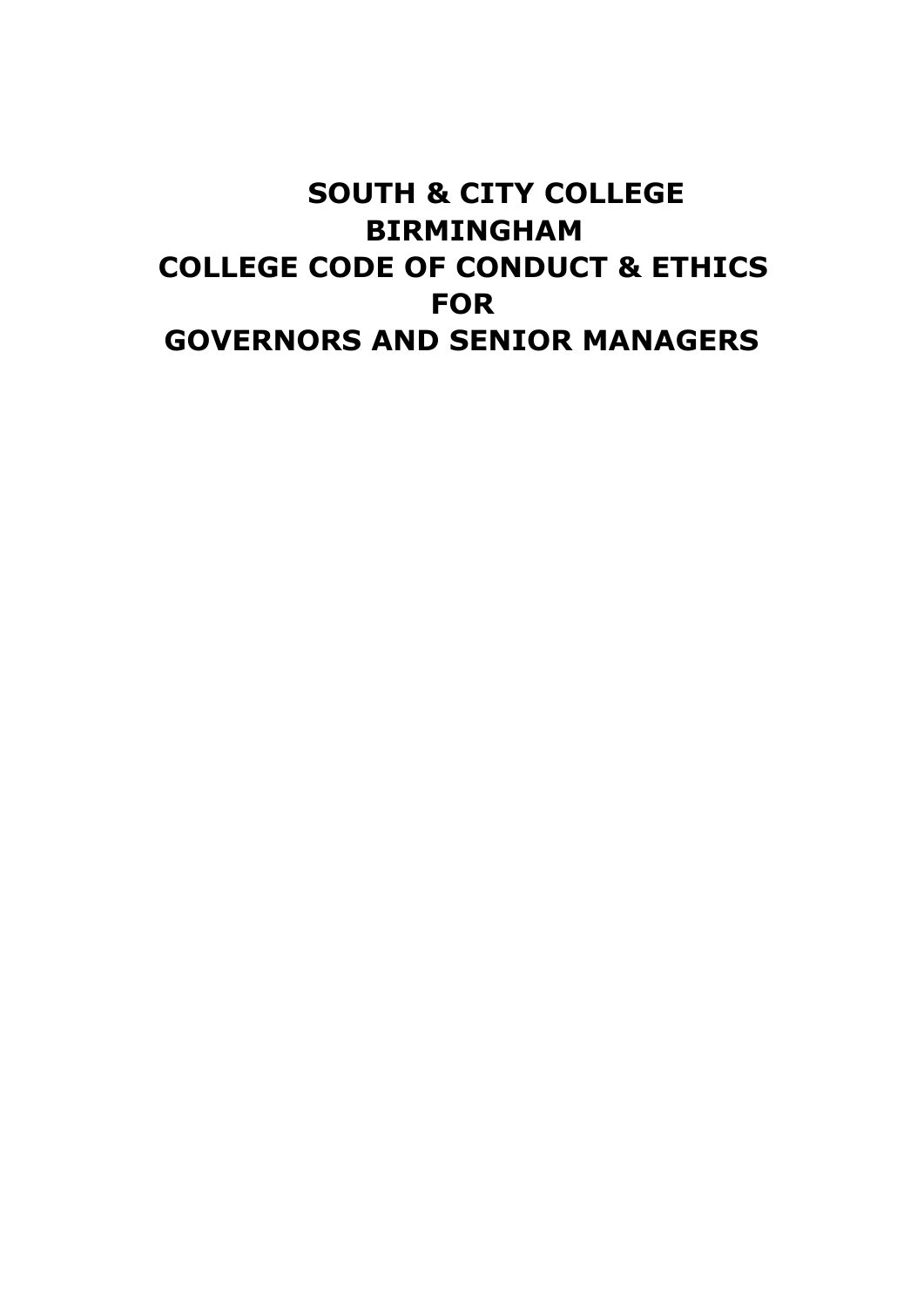## **SOUTH & CITY COLLEGE BIRMINGHAM CORPORATION**

## **COLLEGE CODE OF CONDUCT FOR GOVERNORS AND SENIOR MANAGERS**

## **1. INTRODUCTION**

- 1.1 This Code is intended as a guide, to indicate the standards of conduct and accountability which are expected of Governors and Senior Managers, to enable them to understand their legal and ethical duties and to assist them both in carrying out those duties and in their relationship with the Corporation and Principal as the Chief Executive. This Code therefore is aimed at promoting effective, well informed and accountable college governance, and is not intended to be a definitive or authoritative statement of the law or good practice.
- 1.2 In addition to this Code, Governors and Senior Managers are recommended to familiarise themselves with the following:
	- 1.2.1 the College's Instrument of Government;
	- 1.2.2 the College's Articles of Government;
	- 1.2.3 the Standing Orders/Corporation Procedures and terms of reference of the Corporation and its committees;
	- 1.2.4 the Financial Memorandum an the Funding Agreement entered into by the College with ESFA;
- 1.2.5 the College's Mission Statement and Corporate Objectives;
	- 1.2.6 the College's Strategic Plan;
	- 1.2.7 the College's policies that extend to Governors, including the College's policies on equal opportunities and freedom of speech, the antibribery policy as required by the Bribery Act 2010 and the College's policy on safeguarding learners; and the College's policy on preventing people being drawn into terrorism;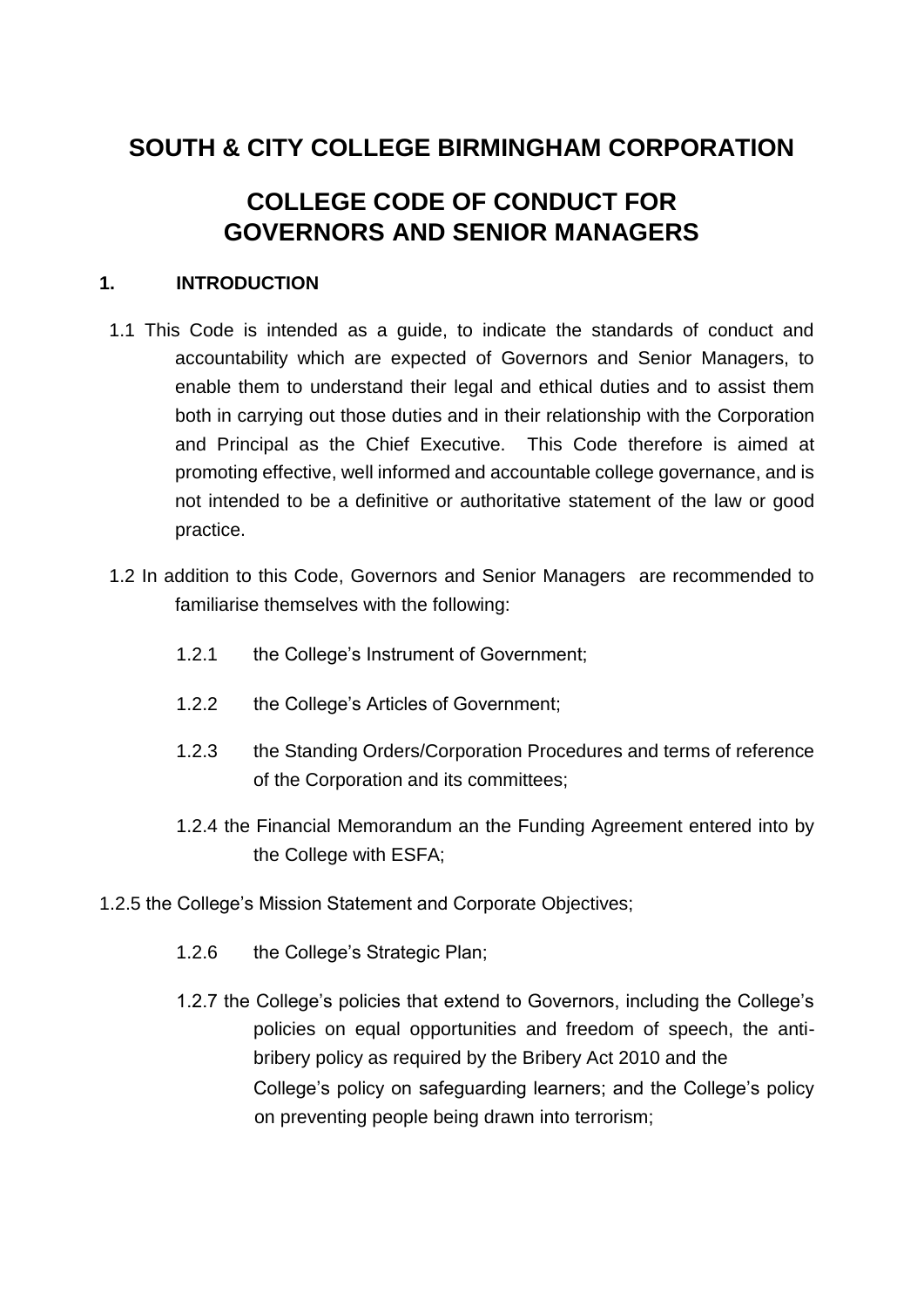- 1.2.8 the principles laid down by the Committee on Standards in Public Life (Nolan Committee) for those holding public office, namely:
	- selflessness;
	- integrity;
	- objectivity;
	- accountability;
	- openness;
	- honesty;
	- leadership.

An extract from the report of the Nolan Committee setting out these Principles in more detail is set out at Appendix 1;

- 1.2.9 the Post -16 Audit Code of Practice issued by ESFA;
- 1.2.10 the Good Governance Standard for Public Services published by the Independent Commission on Good Governance in Public Services (Good Governance Standard).

An extract from the Good Governance Standard setting out the six core principles of good governance is set out at Appendix 2:

The following appendices are attached:

- 1. the Seven Principles of Public Life
- 2. Six Core Principles of Good Governance
- 3. Responsibilities of Governors
- 4. Responsibilities of the Principal and Clerk
- 5. Financial Memorandum of the ESFA
- 6. Statutory Powers of the Corporation

These should not be read as an exhaustive statement of duties, powers or provisions, and instead Governors should refer to the source documents listed above.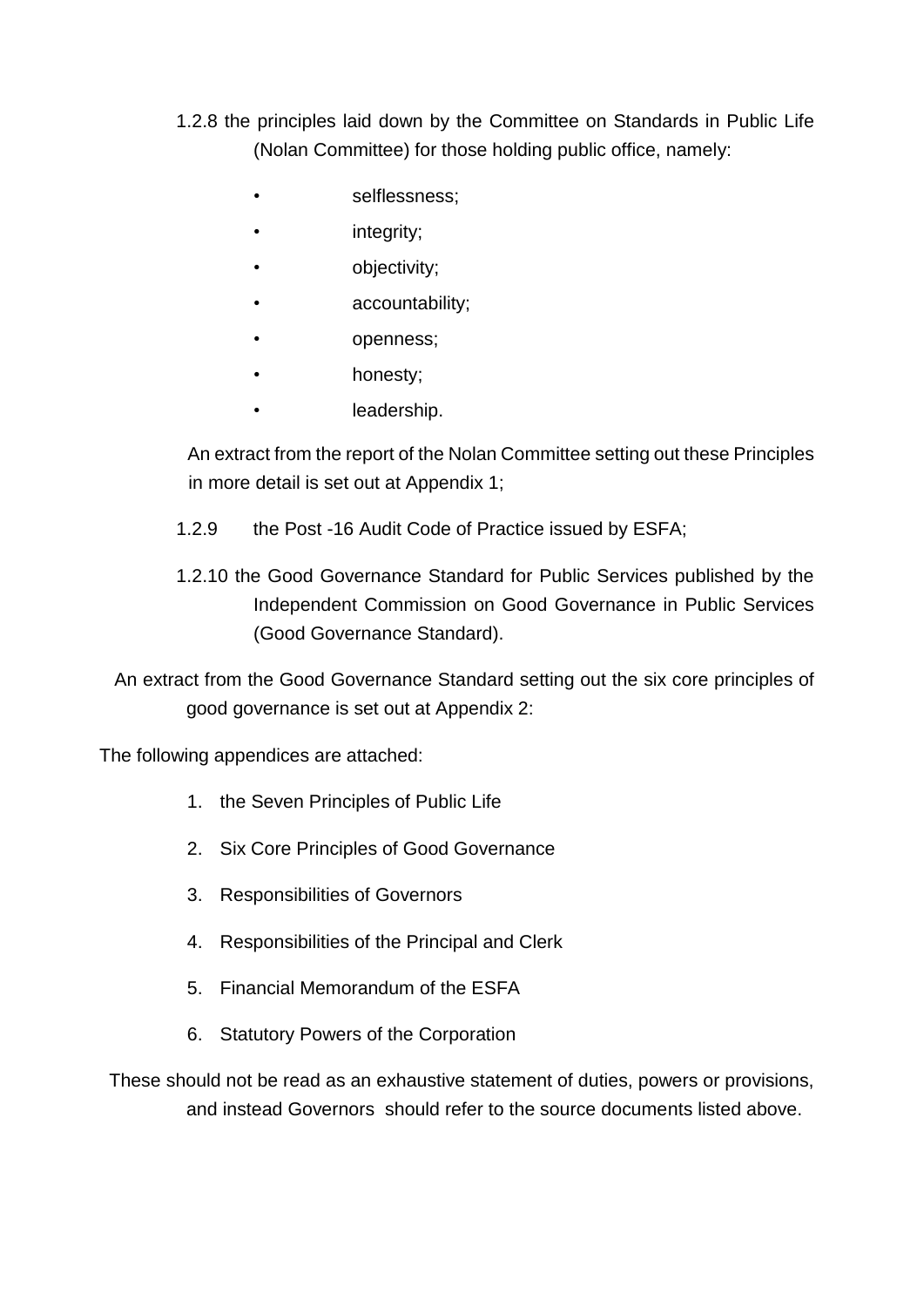1.3 The Clerk should be consulted where clarification is necessary professional advice might be obtained. However, ultimate responsibility for the appropriateness of conduct as a Governors and Senior Managers of the

College and for any act or omission in that capacity rests with the individual Governors and Senior Managers.

- 1.4 This Code applies to every committee or working party of the Corporation and to every subsidiary company or joint venture of the College to which Governors and Senior Managers may be appointed.
- 1.5 By accepting appointment Governors and Senior Managers agree to accept the provisions of this Code.
- 1.6 Each Governor and Senior Manager by accepting the provisions of this Code agrees that any breach of the Code by them may lead to the termination of their appointment as a Member in accordance with clause 7 of the Corporation's Standing Orders/Corporation Procedures or termination of employment, if a Senior Manager.

## **2. INTERPRETATION**

In this Code:-

- 2.1 'Code of Good Governance' means the Code of Good Governance for English Colleges issued by the AoC Governors' Council in March 2015, as updated January 2019;
- 2.2 'College' means South & City College Birmingham;
- 2.3 'College Mission Statement' means the statement set out/referred to at paragraph 3.2 of this Code or such other mission statement as may be agreed by the Corporation from time to time;
- 2.4 'College Core Values' means those Core Values set out in Clause 3.3 of this Code or such other core values as may be agreed by the Corporation from time to time, for example in a Public Value Statement.
- 2.5 'Corporation' means the further education corporation which was established for the purpose of conducting the College;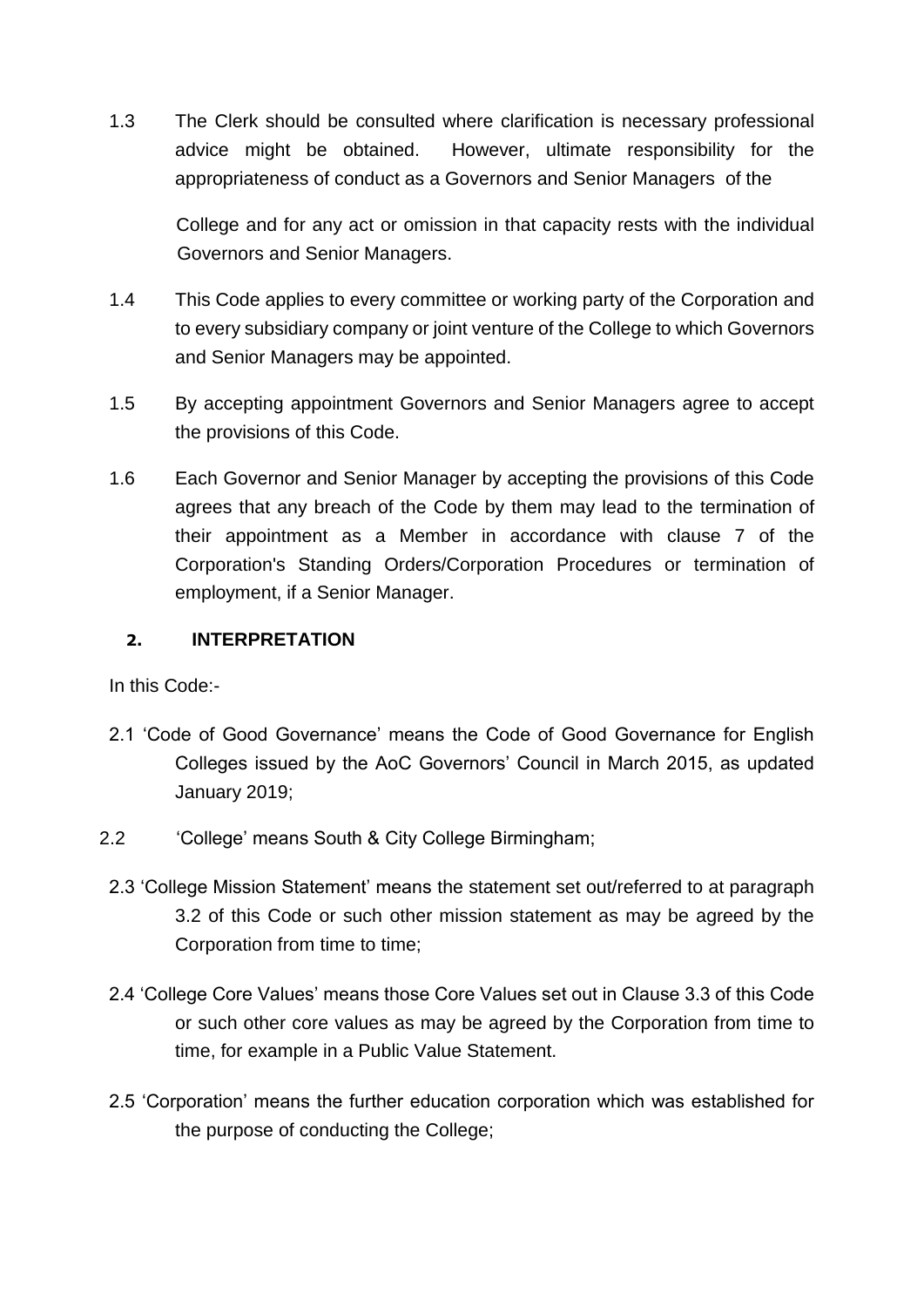- 2.6 Chair', 'Principal' and 'Clerk' mean respectively the Chair of the Corporation, the Principal of the College and the Clerk of the Corporation.
- 2.7 'DFE' means the Department for education;
- 2.8 'ESFA' means the Education and Skills Funding Agency or any successor body;
- 2.9 'Foundation Code' means the English Colleges' Foundation Code issued by the Association of Colleges in November 2011;
- 2.10 'Governor' means the appointed board member to the Corporation and will include co-opted governors.
- 2.11 'Secretary of State' means the Secretary of State for Education
- 2.12 'Senior Manager' means member of staff of the Colleges' Senior Management Team;

All other definitions have the same meanings as given in the College's Instrument and Articles of Government and words importing one gender import any gender.

## **3. AIMS AND VALUES**

## **3.1 Public Value Statement**

- 3.1.1 South & City College Birmingham is an exempt charity under the terms of the Charity Act 2006. In return,
- 3.1.2 the College has a commitment to deliver a significant, measurable, public benefit to its local community.
	- 3.1.3 In considering its vision, mission and values, South & City College Birmingham has had due regard of the Charity Commission's guidance on report of this public benefit.

## **3.2 Mission**

3.2.1 To provide outstanding education and training which is primarily vocational, in response to the needs of learners and employers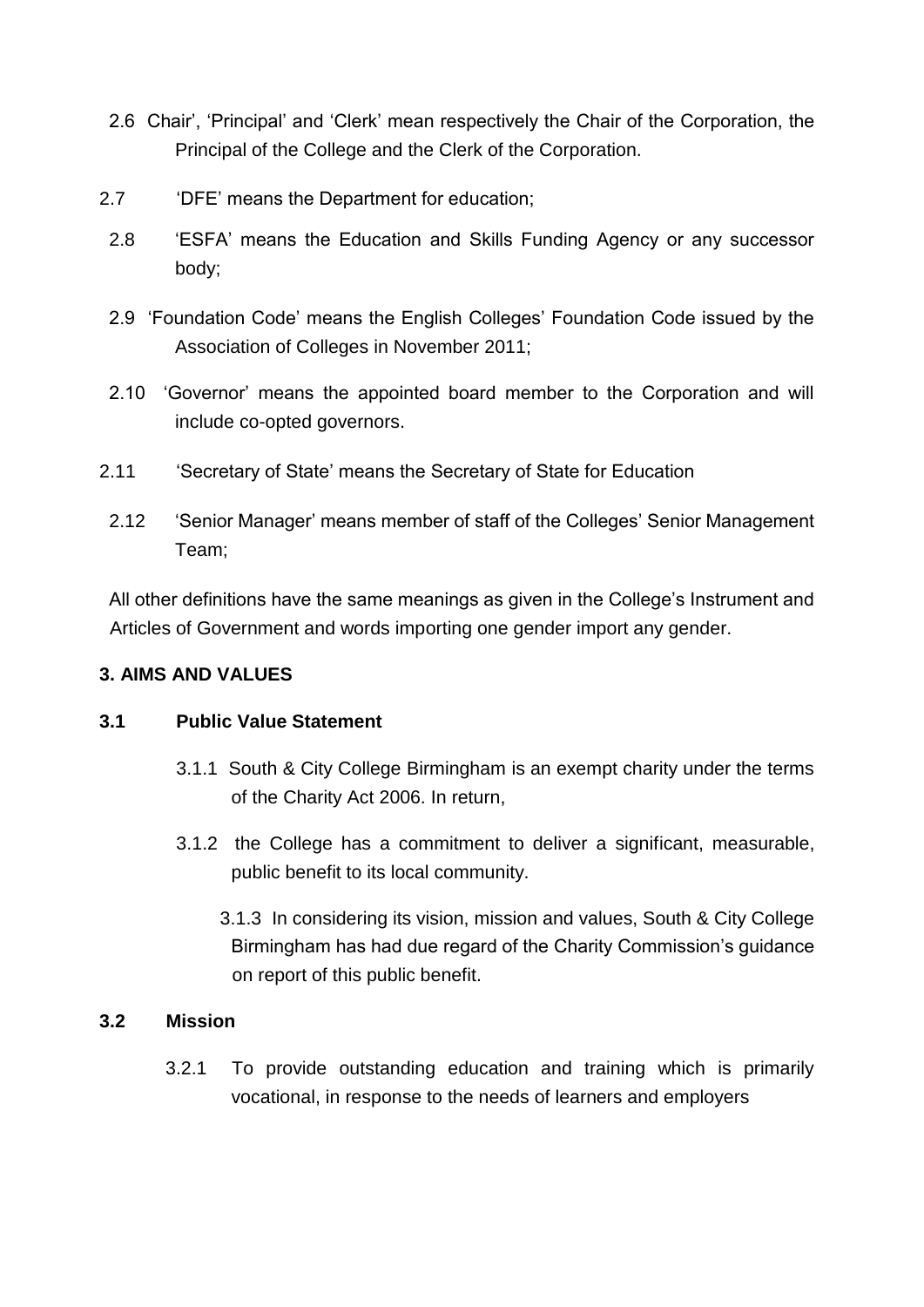## **3.3 Vision**

3.3.1 To continue to develop and be recognised as an outstanding educational and economic resource by learners, staff, employers and the wider communit

## **3.3 Values**

The College:

- 3.3.1 believes that its learners are the most important members of the College and that it is the responsibility of all College staff to help them achieve their full potential
- 3.3.2 is proud of the diversity of its college community and strives to be a socially inclusive organisation
- 3.3.3 that recognises, values and celebrates individual differences, where everyone is enabled to achieve their full potential
- 3.3.4 is opposed to all forms of violent, abusive and discriminatory behaviour
- 3.3.5 is proud of the fact that it is an inclusive, learning organisation and believes that all of its members are entitled to be treated fairly, with dignity and respect. Furthermore, they are entitled to work and study in a welcoming, safe and supportive environment
- 3.3.6 values its staff and governors, will help them develop their skills and expertise, and will do its utmost to provide a good working environment
- 3.3.7 welcomes all who would benefit from the opportunity to study at, or be trained by, the College, irrespective of their backgrounds
- 3.3.8 believes in the local economy and wants to support local people and businesses

## **3.4 The College creates Public Value by:-**

- 3.4.1 Ensuring local people are skilled for employment
- 3.4.2 Promoting equality and diversity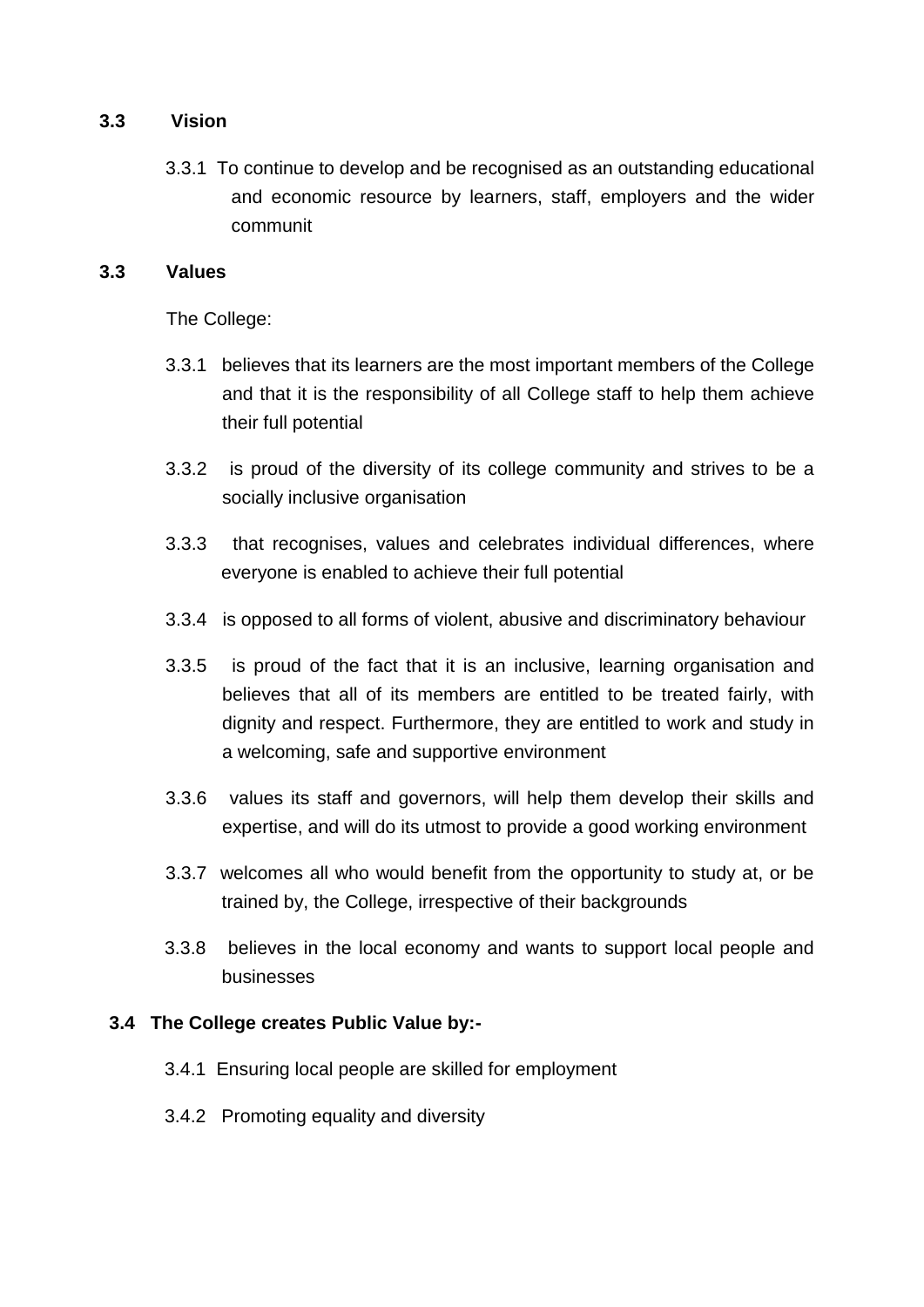3.4.3 Actively working with businesses to create partnerships and encourage apprenticeships and work placements for students 3.4.4 Supporting local community based projects and charities

3.4.5 Working supportively with local community.

- 3.4.6 Working in partnership with schools and universities
- 3.4.7 Delivering a curriculum suitable for local needs
- 3.4.8 Opening facilities to the public which are run by students
- 3.4.9 Training Hair dressing facilities open to the public at discounted prices
- 3.4.10 Promoting Apprenticeships, training and recruitment
- 3.5 The College Mission Statement, together with the corporate objectives of the College agreed by the Corporation from time to time, seek to encapsulate the core purposes and aims of the College. Governors should have due regard to these purposes and aims and to the Core Values when conducting the business of the Corporation and considering the activities and proposed activities of the College.
- 3.6 The Corporation recognises its obligations to all those with whom it and/or the College have dealings, including students, employees, suppliers, other educational institutions and the wider community. In particular, the Corporation is committed to:
- 3.6.1 having close regard to the voice of the learner;
	- 3.6.2 combating any discrimination within the college on the grounds of the characteristics protected by the Equality Act 2010 ("the 2010 Act") and promoting equality in accordance with its duty under the 2010 Act;
	- 3.6.3 engaging with community which the College services in order to understand and meet its needs; and
	- 3.6.4 observing its duty under the Education (No2) Act 1986 to take reasonable steps to ensure freedom of speech for members of the College community and visiting speakers and its duty under the Counter Terrorism and Security Act 2015 to have regard to the need, when exercising its functions to prevent people from being drawn into terrorism.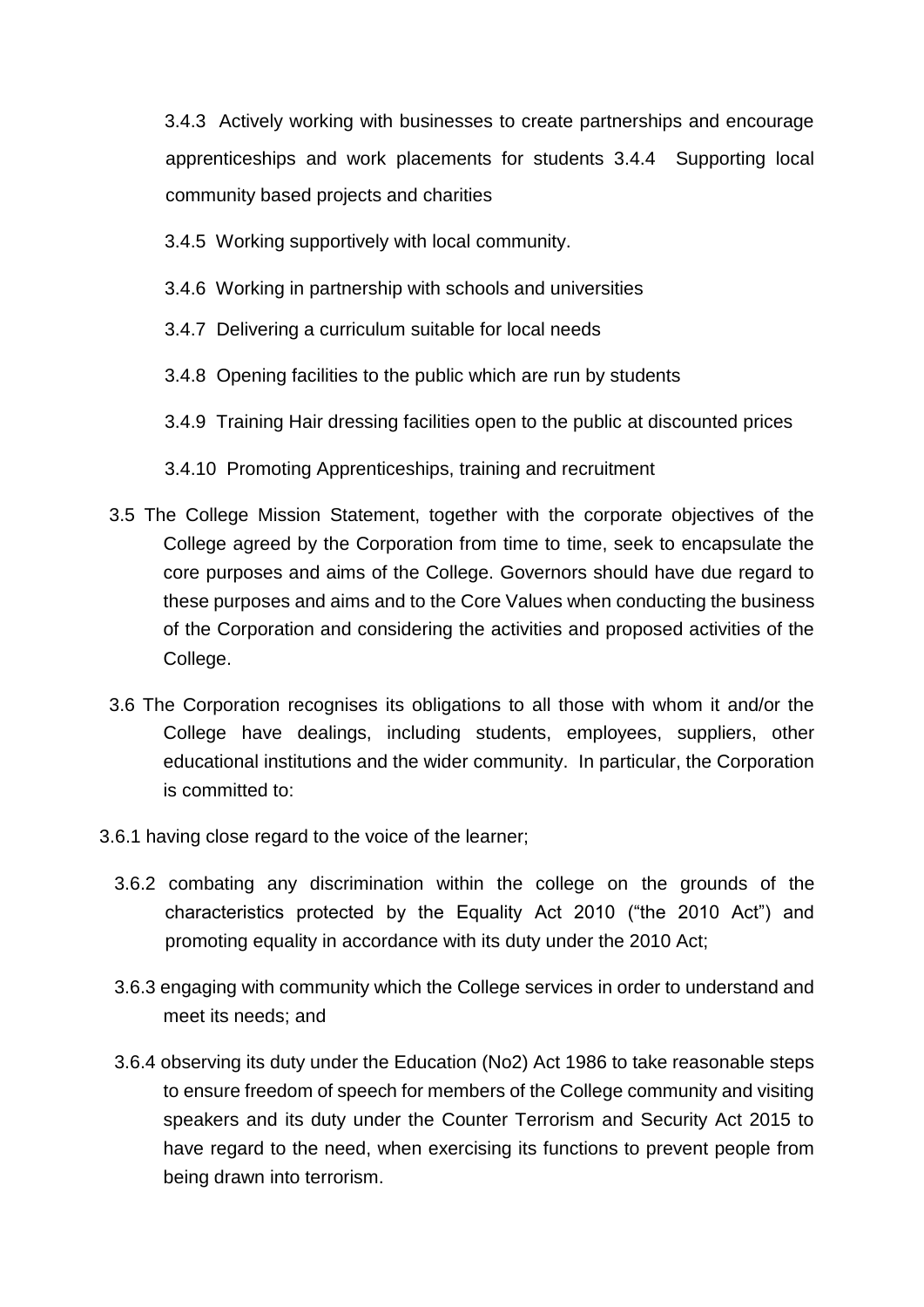3.7 The Corporation is also committed to ensuring that it conducts its business in accordance with the highest ethical standards as set out in more detail in this Code.

## **4. DUTIES**

- 4.1 Governors are in the position of charity trustees and such owe a fiduciary duty to the College. This means that they should show it the highest loyalty and act in good faith in its best interests. Each Governor should act honestly, diligently and (subject to the provisions appearing in paragraph 10 of this Code relating to collective responsibility) independently. The actions of Governors should promote and protect the good reputation of the College and the trust and confidence of those with whom it deals.
- 4.2 Decisions taken by Governors at meetings of the Corporation and its committees must not be for any improper purpose or personal motive. Decisions taken must always be for the benefit of the College, its students and staff and other users of the College and must be taken with a view to safeguarding public funds. Accordingly, Governors must not be bound in their speaking and voting by mandates given to them by other bodies or persons (including but not limited to the bodies that elected them).
- 4.3 Governors must observe the provisions of the College's Instrument and Articles of Government and in particular the duty to give immediate notice to the Clerk should they become disqualified from continuing to hold office and also the responsibilities given to the Corporation by the College's Articles of Government. Those responsibilities, including a list of "reserved" responsibilities which are so important that they must not be delegated, are set out in Appendix 3.
- 4.4 Governors should comply with the Standing Orders/Corporation Procedures and terms of reference of the Corporation and its committees to ensure that the Corporation conducts itself in an orderly, fair, open and transparent manner. Governors must keep those Standing Orders/Corporation Procedures and terms of reference under periodic review.
- 4.5 Governors should also have regard to the different, but complementary, responsibilities given to the Principal as the College's Chief Executive. The responsibilities given to the Principal by the College's Articles of Government are set out in Appendix 4. Whereas it is the Corporation's function to decide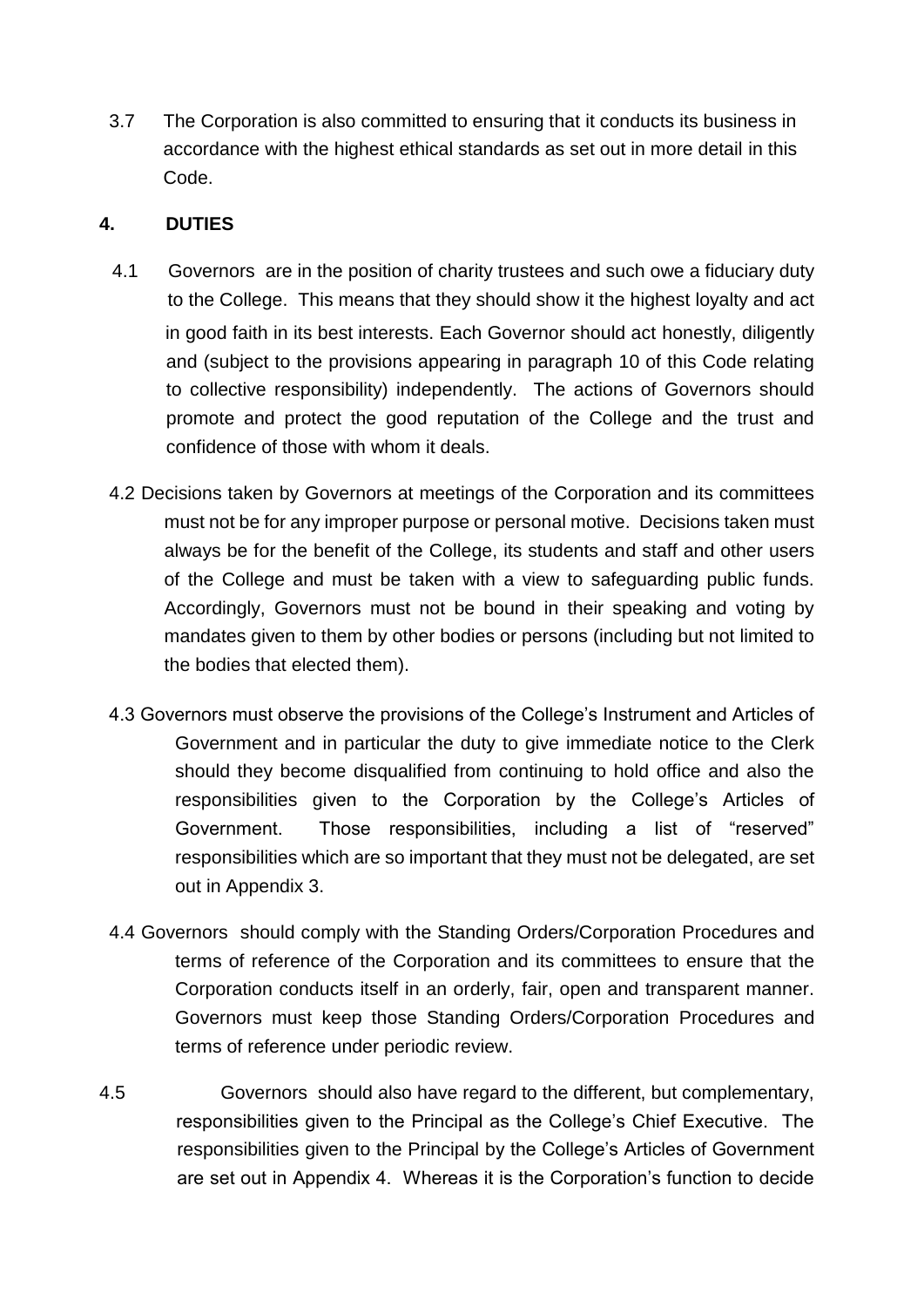strategic policy and overall direction and to monitor the performance of the Principal and any other senior post holders, it is the Principal's role to implement the Corporation's decisions, and to manage the College's affairs within the budgets and framework fixed by the Corporation. Governors should work together so that the Corporation and the Principal as Chief Executive perform their respective roles effectively.

4.6 Governors should refer to the Clerk for advice relating to the governance functions which are set out in Appendix 4 and have regard to the Clerk's independent advisory role.

## **5. STATUTORY ACCOUNTABILITY**

Governors are collectively responsible for observing the duties set out in the Conditions of Funding Agreement which the College has entered into with the ESFA as a condition of receiving public funds. A brief summary of the ESFA's College funding framework is set out in Appendix 5.

- 5.1 Although the ESFA is the main provider of funds to the College, Governors should note that they are also responsible for the proper use of income derived from other sources, such as Office for Students (OfS) and the European Union (EU) and for the control and monitoring of expenditure of such income, in order to meet the requirements of the relevant funding body and public audit. Where funding is received directly from OfS the College will have a funding agreement with OfS, as set out in the OfS's terms and conditions for funding for further education and sixth form colleges, which sets out the basis on which such funding is provided. Where Ofs funding is received indirectly via a collaboration with an OfS funded institution such funding will be subject to obligations contained in the memorandum of co-operation between the College and that institution.
- 5.2 As accounting officer for the Agency, its Chief Executive is directly responsible and accountable to Parliament for ensuring that the uses to which the ESFA puts its funds are consistent with the purposes for which the funds were given and comply with the conditions attached to them. The Principal, as accounting officer for the College, is also directly responsible and accountable to Parliament, through the Committee of Public Accounts, for the effective stewardship by the College of public funds. The Principal may be required to appear before the Committee of Public Accounts, alongside the ESFA's Chief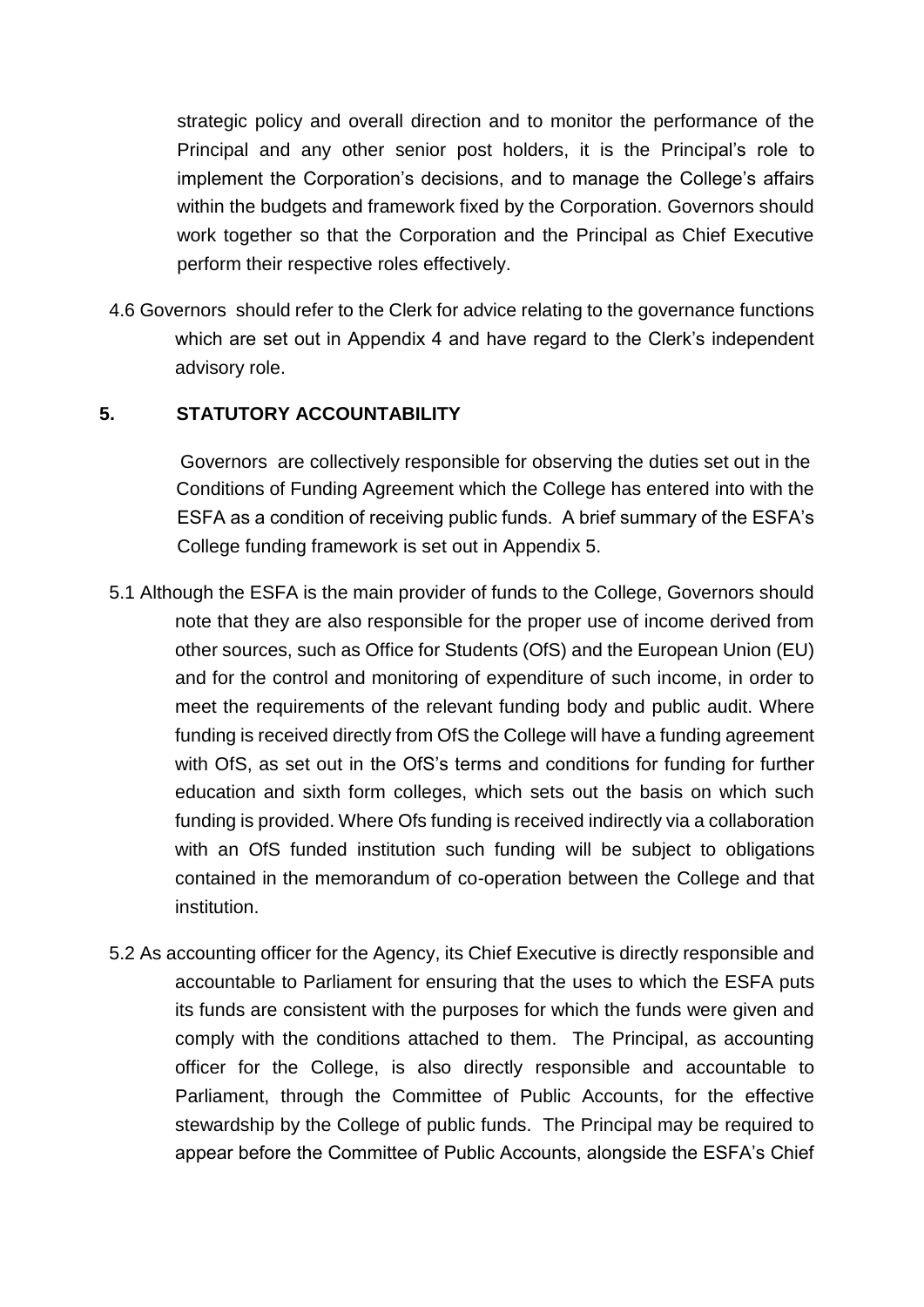Executive, to give an account of the use made by the College of such funds. The Corporation is accountable to Parliament for ensuring the financial health of the College, and to the Courts for ensuring that the College is conducted in accordance with the Education Acts and the general law.

## **6. PUBLIC SERVICE VALUES**

Although further education corporations are classified as part of the private not for profit sector for government accounting purposes, they remain public

bodies in many legal contexts. In particular, public service values are at the heart of the further education service. High standards of personal and corporate conduct, based on the principles set out in Appendix 1 of this Code, and the recognition that students and other users of the College's services come first, are a requirement of being a Governor and should underpin all decisions taken by the Board.

## **7. SKILL, CARE AND DILIGENCE**

A Governor should in all his or her work for the College exercise such skill as he or she possesses and such care and diligence as would be expected from a reasonable person in the circumstances. This will be particularly relevant when governors act as agents of the College, for example, when functions are delegated to a committee of the Corporation or to the Chair. Governors should be careful to act within the terms of reference of any committees on which they serve.

## **8. POWERS**

Governors are responsible for taking decisions which are within the powers given to the Corporation by Parliament under sections 18 and 19 of the Further and Higher Education Act 1992, as amended. A summary of those powers is set out in Appendix 6. If a Governor thinks that the Corporation is likely to exceed its powers by taking a particular decision, he or she should immediately refer the matter to the Clerk for advice.

## **9. CONFLICTS OF INTEREST**

9.1 Like other persons who owe a fiduciary duty, Governors and Senior Managers should seek to avoid putting themselves in a position where there is a conflict (actual or potential) between their personal interests and their duties to the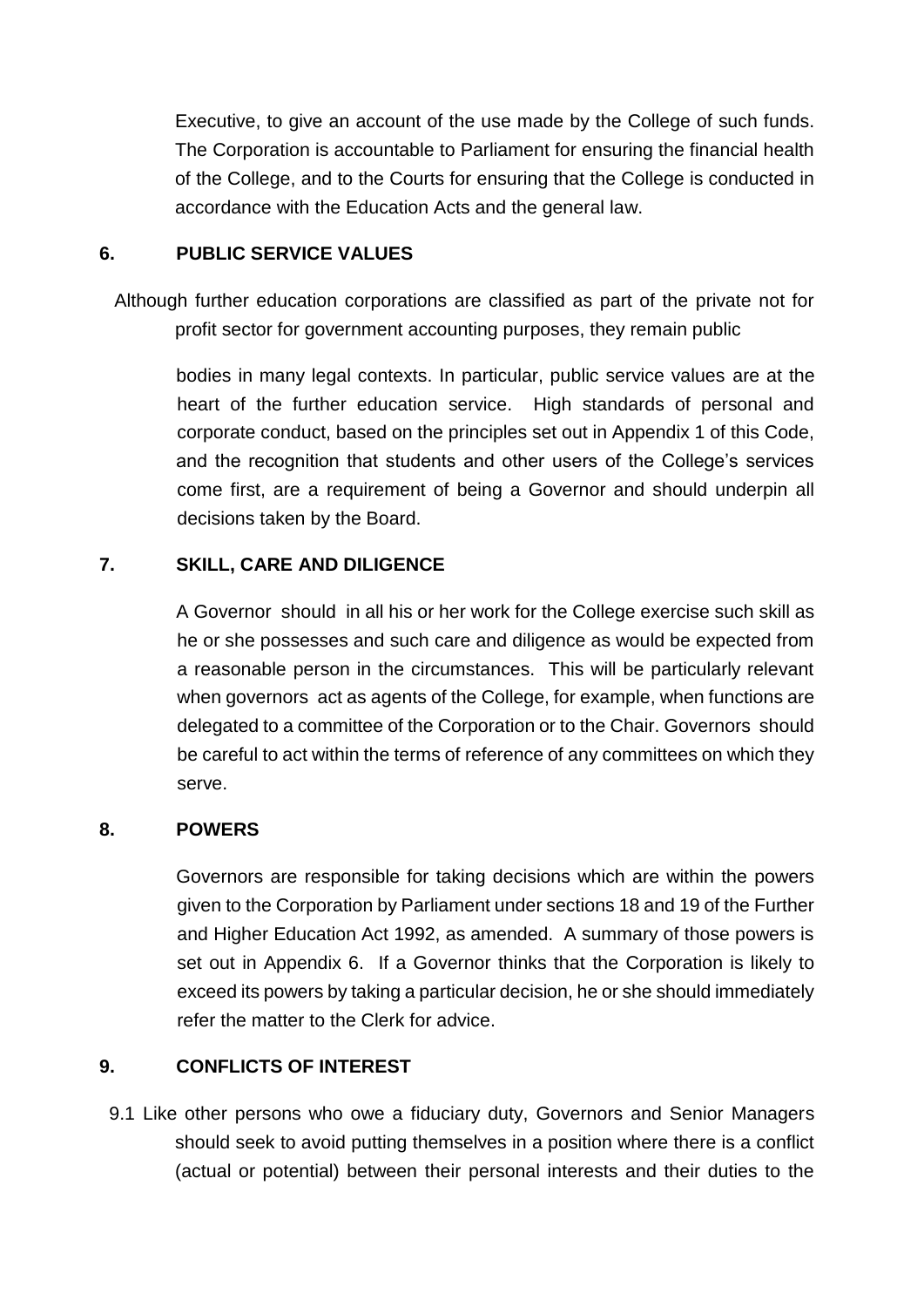Corporation. They should not allow any conflict of interest to arise which might interfere with the exercise of their independent judgement.

9.2 Governors and Senior Managers are reminded that under the College's Instrument of Government and its policy on Conflicts of Interest and the general law they must disclose to the Corporation any direct or indirect financial interest they have, or may have, in the supply of work to the College or the supply of goods for the purposes of the College, or in any contract or proposed contract concerning the College, or in any other matter relating to the College or any other interest of a type specified by the Corporation in any

matter relating to the College, or any duty which is material and which conflicts or may conflict with the interests of the Corporation.

9.3 If an interest of any kind (including an interest of a spouse, partner or business associate of a Governor or Senior Manager or of a close relative of the Governor and Senior Manager or his or her spouse, partner or business associate) is likely or would, if publicly known, be perceived as being likely to interfere with the exercise of a Governor's or Senior Manager's independent judgement, then:-

- 9.3.1 the interest, financial or otherwise, should be reported to the Clerk;
- 9.3.2 the nature and extent of the interest should be fully disclosed to the Corporation before the matter giving rise to the interest is considered;
- 9.4 If the Governor or Senior Manager concerned is present at a meeting of the Corporation, or any of its committees, at which such supply, contract or other matter constituting the interest is to be considered, he or she should:-
	- 9.4.1 not take part in the consideration or vote on any question with respect to it and shall not be counted in the quorum for that meeting; and
	- 9.4.2 withdraw from that Corporation or committee meeting where required to do so by a majority of the Corporation or committee present at the meeting.
- 9.5 For the purposes of clause 9.3 "close relative" includes but is not limited to a father, mother, brother, sister, child, grandchild and step-father/mother/ brother/sister/child.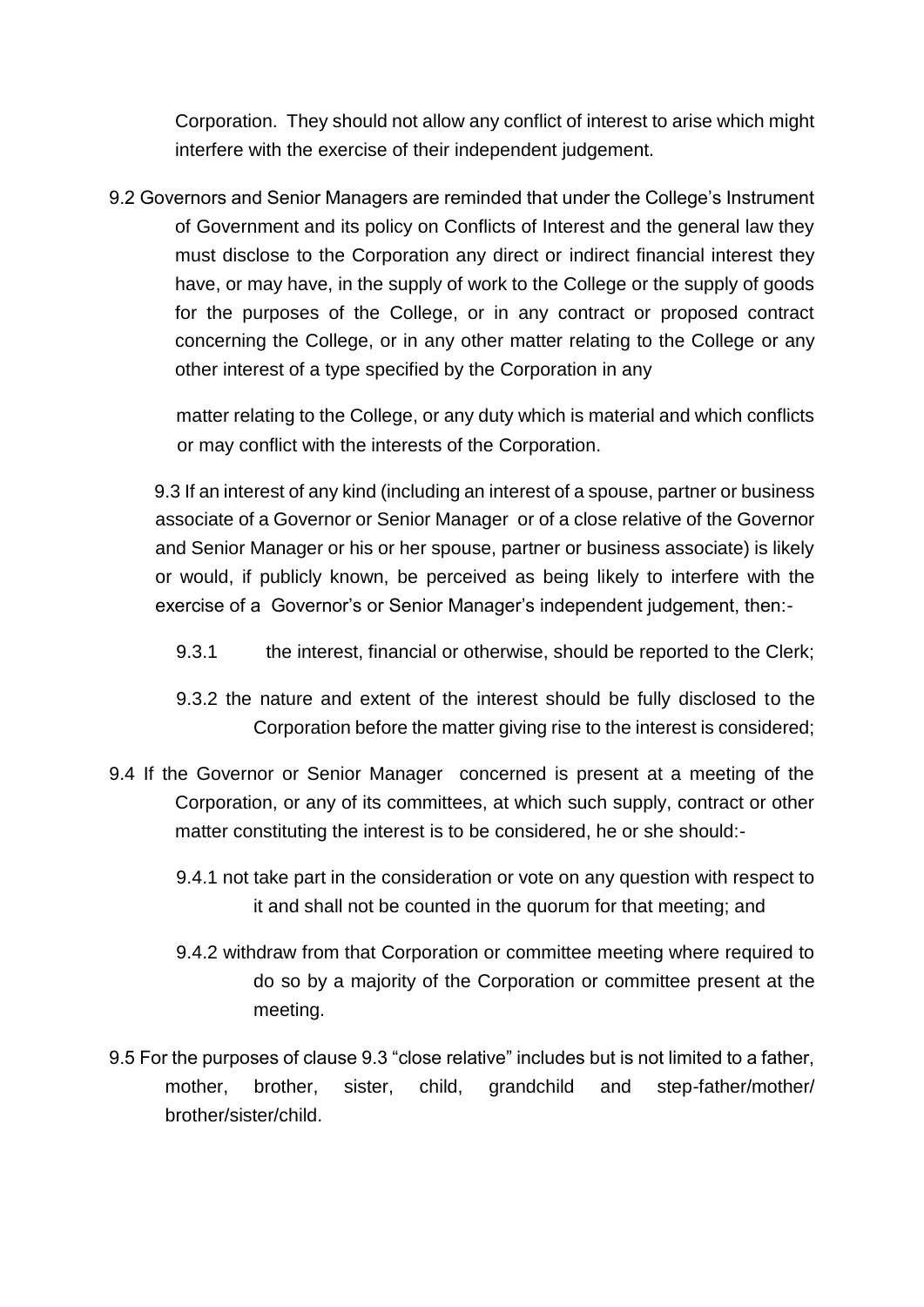- 9.6 Where it is proposed that the Corporation should grant a Governor a financial interest such as a contract for the supply of goods or services, the Corporation must observe the requirements of the Charities Act 2011. The Corporation may wish to take legal advice before granting such an interest to a Governor.
- 9.7 Governors and Senior Managers must not receive gifts, hospitality or benefits of any kind from a third party which might be in breach of the Bribery Act 2010 and the College's anti-bribery policy or be seen to compromise their personal judgement or integrity. Any offer or receipt of such gifts, hospitality or benefits should immediately be reported to the Clerk.
- 9.8 The Clerk will maintain a Register of Governors' and Senior Managers' Governors and Senior Managers which will be open for public inspection. Governors and Senior Managers must disclose routinely to the Corporation all business interests, financial or otherwise, which they or persons associated with them may have, and the Clerk will enter such interests on the Register. Governors and Senior Managers must give sufficient details to allow the nature of the interests to be understood by enquirers. Governors and Senior Managers should inform the Clerk whenever their circumstances change and interests are acquired or lost. In deciding whether an interest should be disclosed, Governors and Senior Managers should have regard to the meaning given to "interest" in clauses 9.3 to 9.5 of this Code.

## **10. COLLECTIVE RESPONSIBILITY**

- 10.1 The Corporation operates by Governors taking majority decisions in a corporate manner at quorate meetings, including meetings held by telephone, video conference and by alternative methods such as written resolutions, in all cases only if so provide for in the Instrument and Articles. Therefore, a decision of the Corporation, even when it is not unanimous, is a decision taken collectively and each individual Governor has a duty to stand by it, whether or not he or she was present at the meeting of the Corporation when the decision was taken.
- 10.2 If a Governor disagrees with a decision taken by the Corporation, his or her first duty is to have any disagreement discussed and minuted. If the Governor strongly disagrees, he or she should consult the Chair and, if necessary, then raise the matter with the Corporation when it next meets. If no meeting is scheduled, the Governor should refer to the power of the Chair under the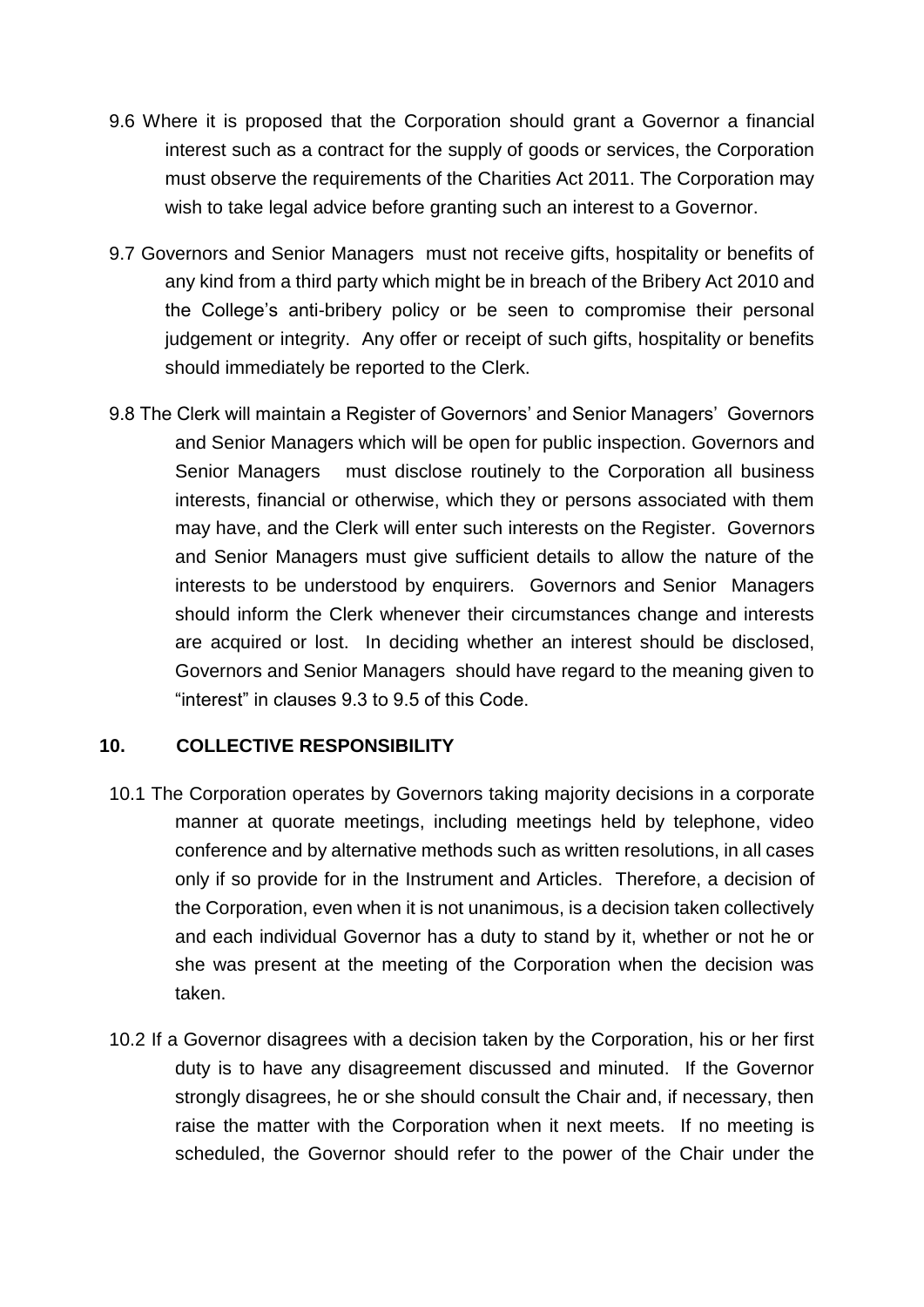College's Instrument of Government to call a special meeting and, if appropriate, exercise it, requesting the Clerk to circulate the Governor's views in advance to the other Governors. Alternatively, as a final resort, the Governor may decide to offer his or her resignation from office, after consulting the Chair.

#### **11. OPENNESS AND CONFIDENTIALITY**

- 11.1 Because of the Corporation's public accountability and the importance of conducting its business openly and transparently, Governors and Senior Managers should ensure that, as a general principle, students and staff of the College have free access to information about the proceedings of the Corporation. Accordingly, agendas, minutes and other papers relating to meetings of the Corporation are normally available for public inspection when they have been approved for publication by the Chair.
- 11.2 There will be occasions when the record of discussions and decisions will not be made available for public inspection; e.g, when the Corporation considers sensitive issues or named individuals and for other good reasons. Such excluded items will be kept in a confidential folder by the Clerk, and will be circulated in confidence to Governors and Senior Managers save for those Governors and Senior Managers who have a conflicting interest in the particular sensitive matter. Some confidential items are likely to be of a sensitive nature for a certain period of time only (for example information relating to a proposed commercial transaction or collaboration with another institution). The Corporation should specify how long such items should be treated as confidential or, if this is not possible, such items should be regularly reviewed to consider whether the confidential status should be removed or whether the public interest in disclosure outweighs that confidential status and the item made available for public inspection. The Governors and Senior Managers must also consider the personal data that it contained within the excluded items in accordance with the Corporation's obligation under the General Data Protection Regulation 2016 and the Data Protection Act 2018 ("Data Protection Laws") and whether or not disclosure of the tat personal data would be in breach of the Data Protection Laws or the rights and freedoms of the individuals(s) in question. When considering such issues the Governors and Senior Managers must also consider the College's publication scheme issued under the Freedom of Information Act 2000 and Environmental Information Regulations 2004. Nothing in this section overrides the College's obligation to disclose in response to a request received under these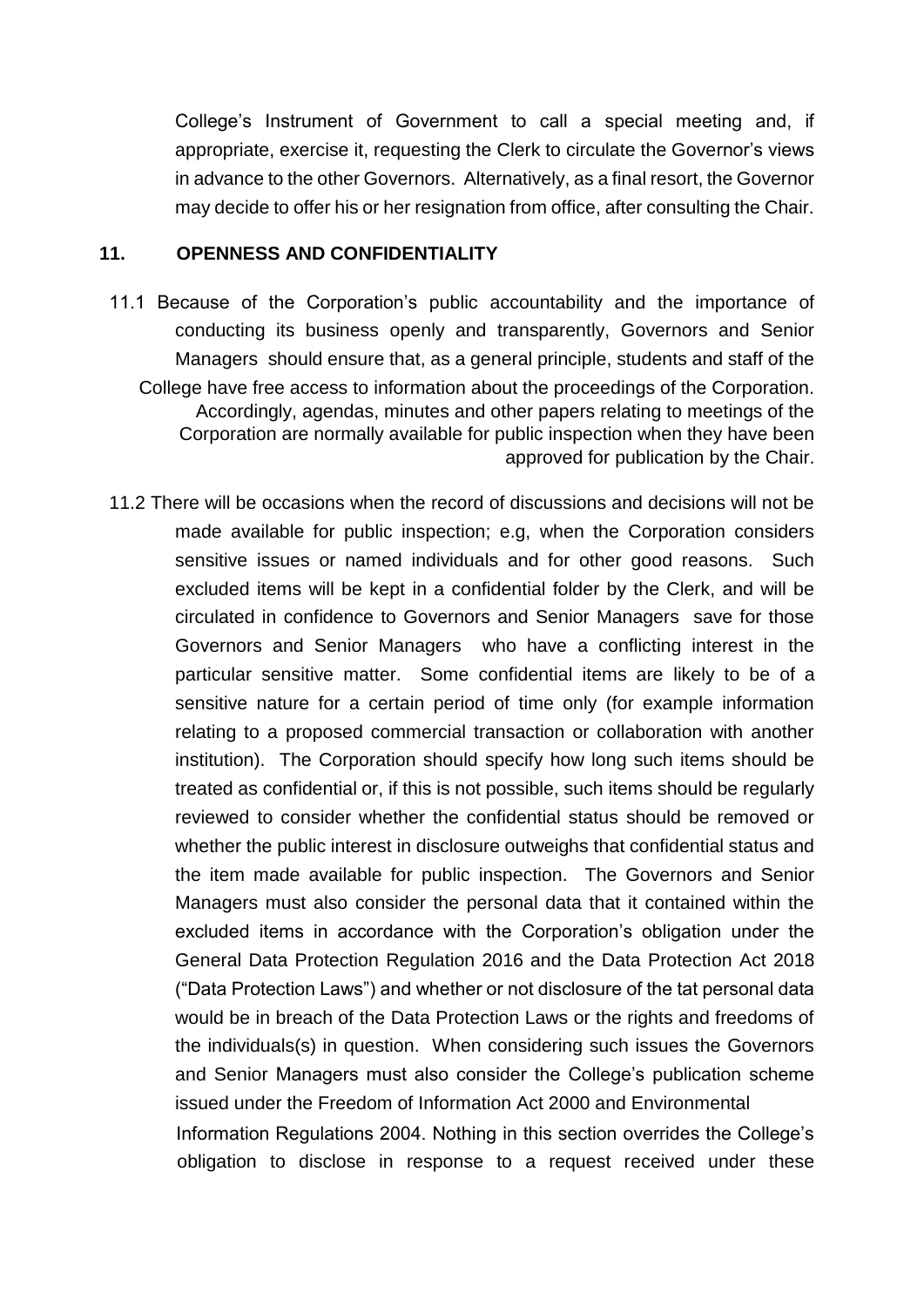information law regimes (unless appropriate exception applies in each case), in line with the College's Privacy policies.

- 11.3 Staff and student governors have no right of access to minutes dealing with matters in respect of which they are required to withdraw from meetings under the College's Instrument of Government.
- 11.4 It is important that the Corporation and its committees have full and frank discussions in order to take decisions collectively. To do so, there must be trust between Governors with a shared corporate responsibility for decisions. Governors and Senior Managers should keep confidential any matter which,

by reason of its nature, the Chair or Governors of any committee of the Corporation are satisfied should be dealt with on a confidential basis.

11.5 Governors should not make statements to the press or media or at any public meeting relating to the proceedings of the Corporation or its committees without first having obtained the approval of the Chair or, in his or her absence, the Vice Chair. It is unethical for Governors publicly to criticise, canvass or reveal the views of other Governors which have been expressed at meetings of the Corporation or its committees.

## **12. COMPLAINTS**

- 12.1 In order to ensure that the affairs of the College are conducted in an open and transparent manner and that the College is accountable for its use of public funds (but also to its employees, its students and the community it serves), it is important for there to be appropriate complaints procedures in place and for these to be well publicised. Governors are reminded of their specific responsibility under the Articles of Government to make rules specifying the procedures in accordance with which employees may seek redress of any grievances relating to their employment, of the importance of having formal complaints procedures in place to handle issues raised by students, former students and third parties and of the legal requirement to have a whistle blowing procedure in place.
- 12.2 Under the ESFA's Conditions of Funding Agreement with colleges (clause15.3) students, employers and other third parties have a right to make a complaint to the ESFA in respect of the College or of any of its decisions. Governors and Senior Managers in particular are reminded that under the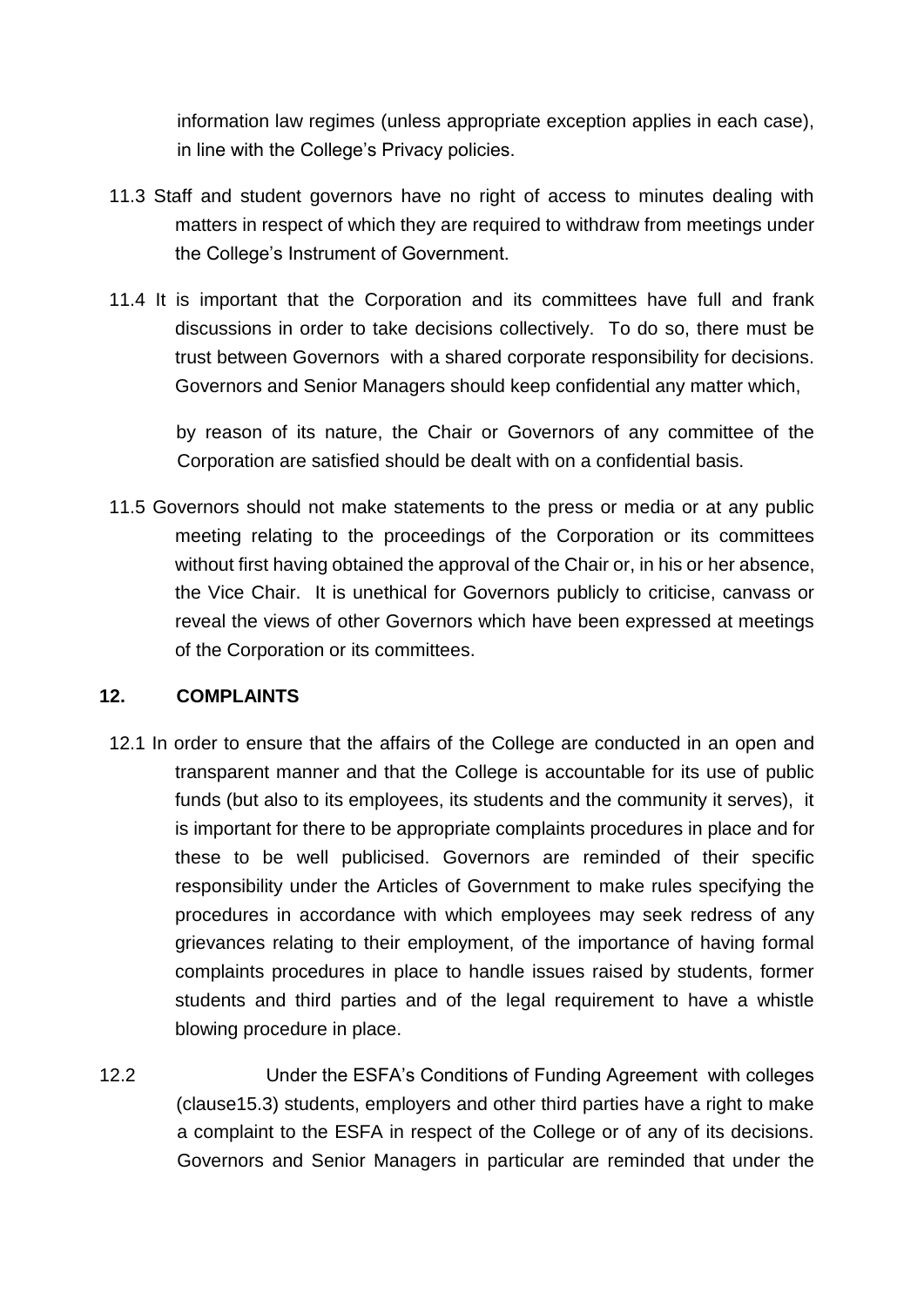ESFA's procedure for dealing with complaints about post 16 eduction and training provision funded by the ESFA (November 2018) the ESFA can investigate complaints about:

- 12.2.1 quality, management experience of education and training;
- 12.2.2 Undue delay or non-compliance with published complaints procedures;
- 12.2.3 Poor administration;
- 12.2.4 The quality of assessments;
- 12.2.5 Equality and diversity issues (except where there is a more appropriate mechanism for dealing with the matter through the courts or tribunals or other organisations);
- 12.2.6 Advanced learner loans;
- 12.2.7 Apprenticeship providers from employers; and
- 12.2.8 Complaints from employers, parents or other third parties on behalf of apprentice(s)12.3
- 12.3 The ESFA will not investigate complaints about:
- 12.3.1 Issues that are more than 12 months old (except for exceptional cases related to advanced learner loans);
- 12.3.2 examination results, grades, marks assessment outcomes or curriculum content.
- 12.3.3 individual employment issues
- 12.3.4 governor or other voluntary employment
- 12.3.5 contractual or commercial disputes or arrangements;
- 12.3.6 disputes between and employer and a provider in relation to the apprenticeship levy;
- 12.3.7 matters which are the subject of legal action or matters that are better investigated by the police.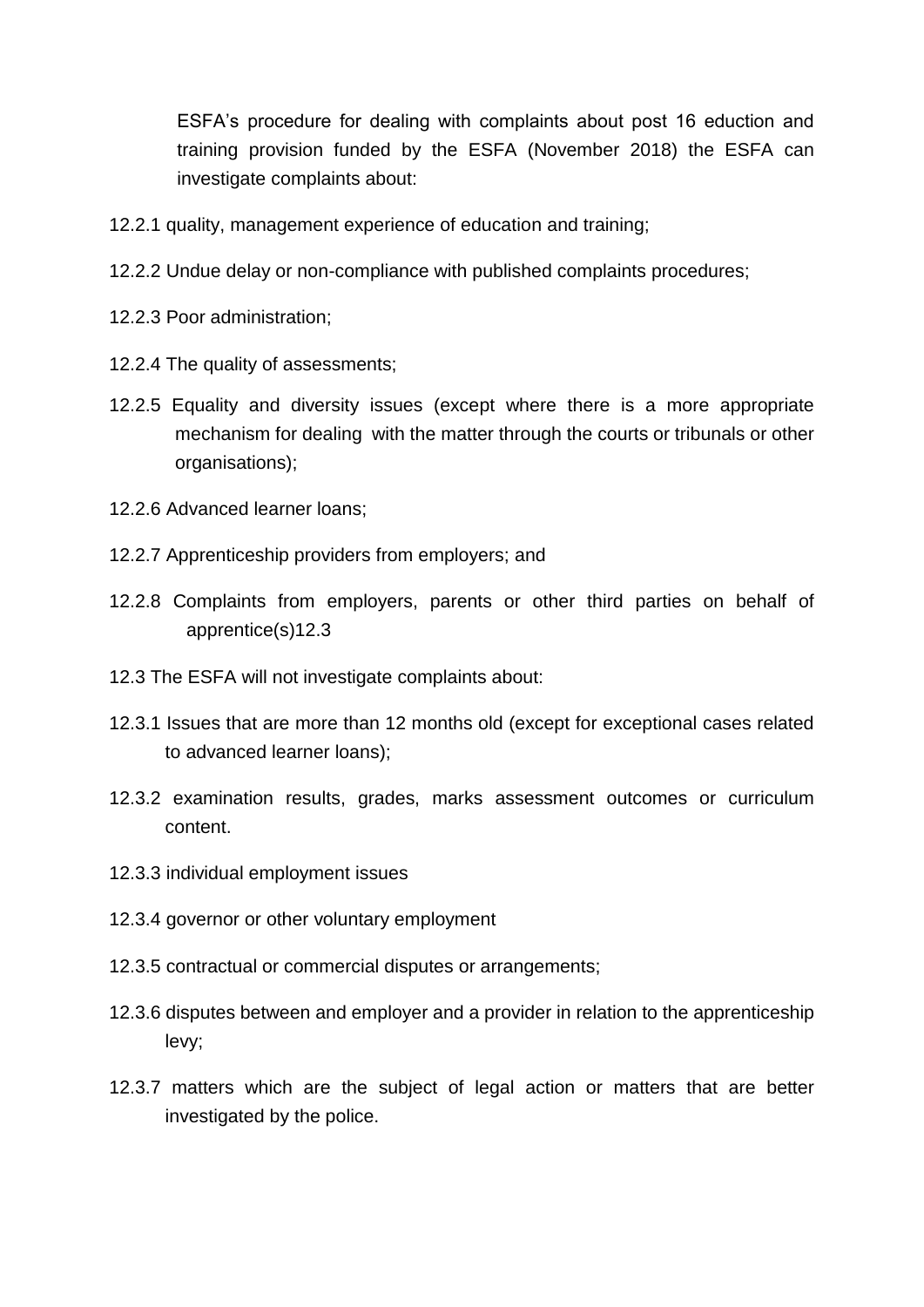- 12.3.8 the cancellation or reimbursement of advanced learner loans (which should be referred to the students loans company)
- 12.3.9 claims for compensation, a refund of fees or costs incurred when a learner has to transfer to another provider;
- 12.3.10. Issues classified as serial; or
- 12.3.11 allegations of fraud, financial irregularity, whistleblowing and allegations of incentives and inducements(which should be directed to the allegations team) and
- 12.3.12 safeguarding concerns
- 12.4 Complaints made by learners following HE courses in FE Colleges are directed to the Office of the Independent Adjudicator for HE.

## **13. ATTENDANCE AT MEETINGS**

A high level of attendance at meetings of the Corporation is expected as detailed in the College's Standing Orders/Corporation Procedures so that Governors can perform their functions properly.

#### **14. GOVERNANCE DEVELOPMENT**

- 14.1 The Corporation shall seek to ensure that all Governors are appointed on merit, in accordance with an open selection procedure carried out by the Corporations Search & Governance Committee, and are drawn widely from the community which the College serves so as to be representative of that community. The Corporation should have regard to the provisions relating to the membership of the Corporation in the College's Instrument of Government, the need to combat discrimination and to promote equality, and the need to make available a range of necessary skills and experience to ensure that the Corporation carries out its functions under the College's Articles of Government.
- 14.2 Governors must obtain a thorough grounding in their duties and responsibilities by participating in the College's governance induction and training programmes, including regular refresher workshops.
- 14.3 In order to promote more effective governance, Governors will carry out an annual review of the performance by the Corporation of its duties and responsibilities,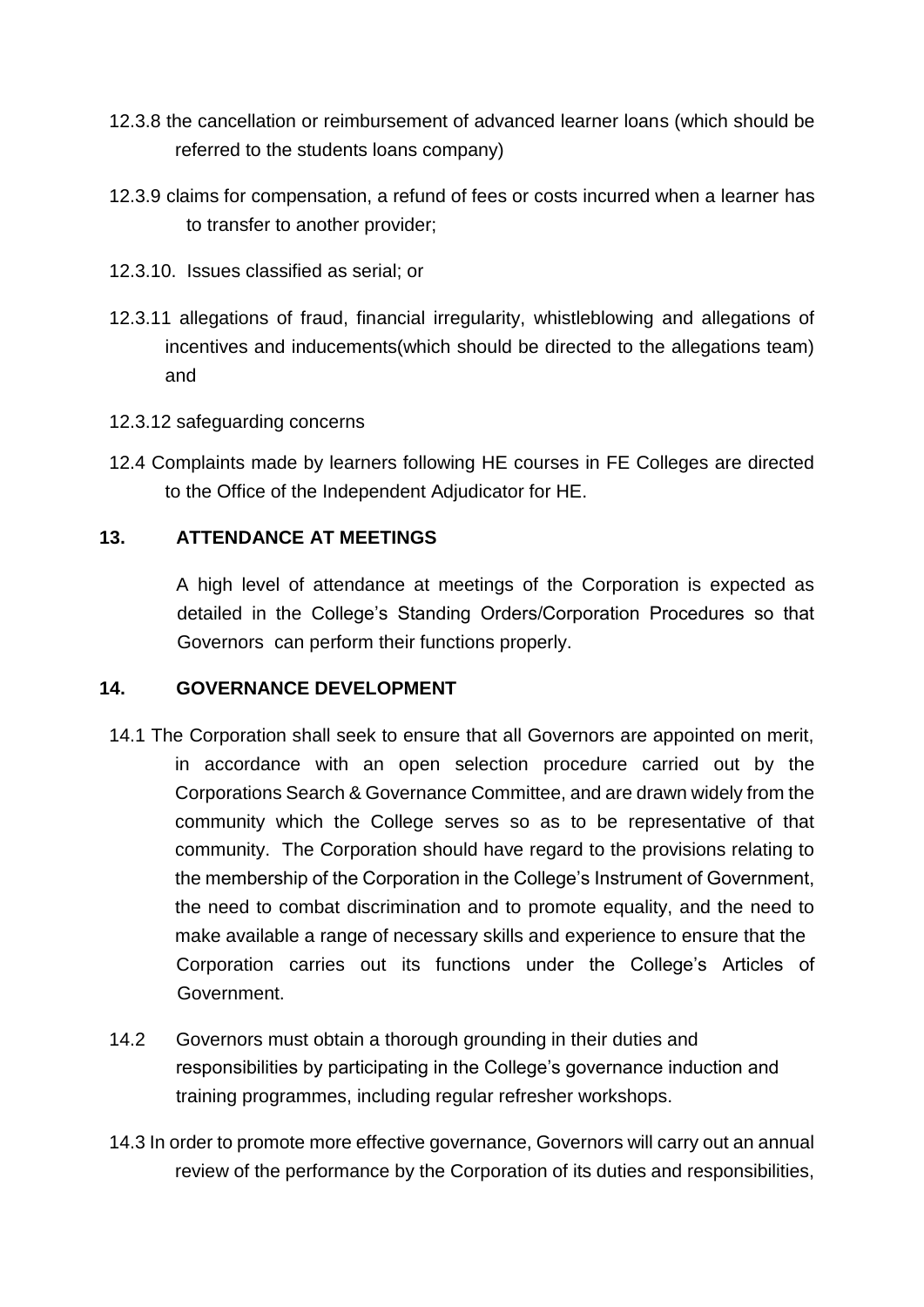including a review of their own performance, as part of a continuing and critical process of self evaluation.

## **AS A GOVERNOR OR SENIOR MANAGER I AGREE TO OBSERVE THIS CODE OF CONDUCT TO THE BEST OF MY ABILITIES.**

**Name: ……………………………………………………………………………………….**

**Signature: …………………………………………………………………………………..**

**Date:** …………………………………………………………………………………

Version

**1.1** Responsible officer- Clerk to the Corporation- Parveen Ghulam Date introduced – 1 April 2012 Date(s) last modified – 19 May 2020- approved by Corporation (v1). Next scheduled review date – 1 August 2023 Related documents Instrument & Articles Standing Orders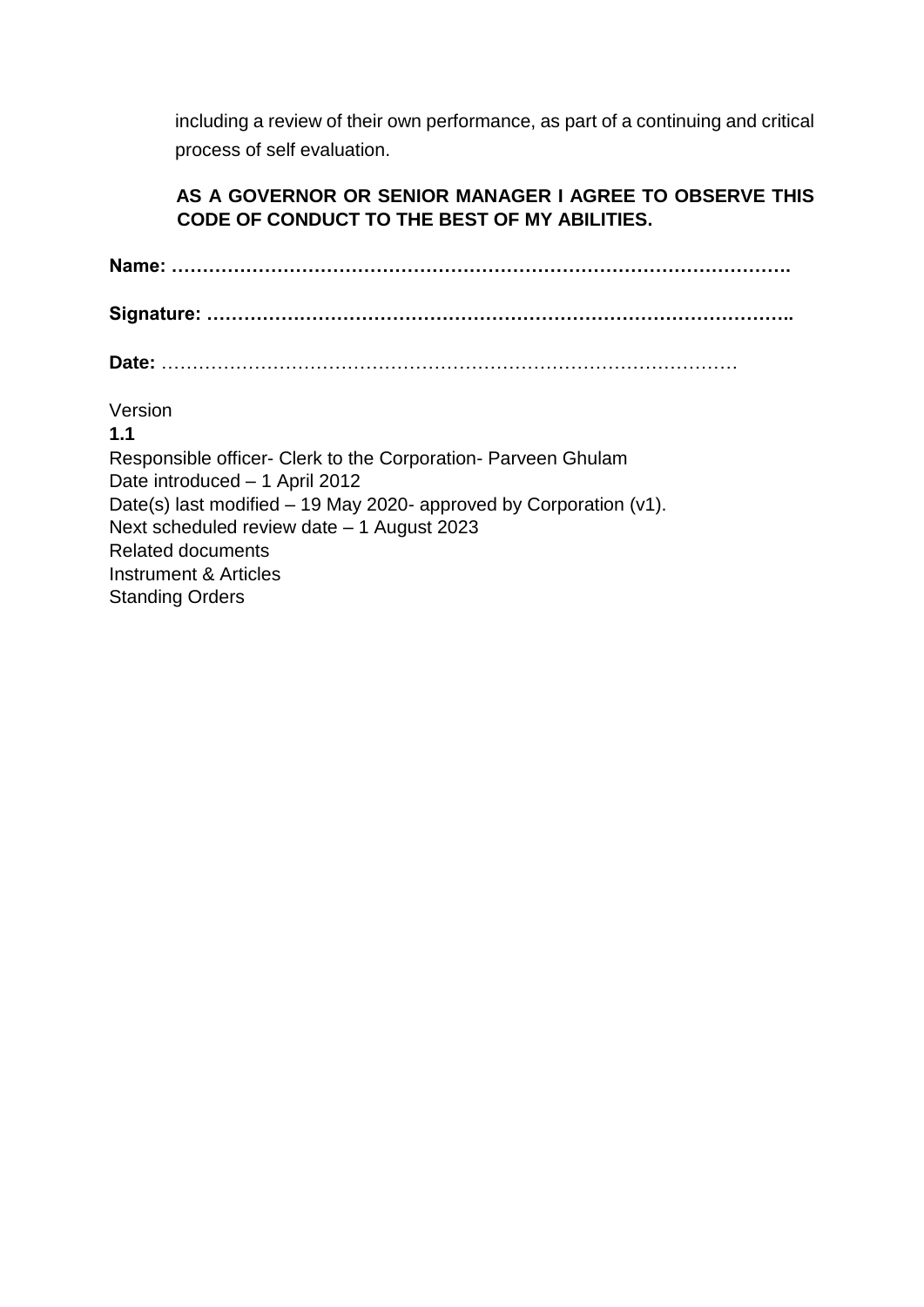## **APPENDIX 1**

## **The Seven Principles of Public Life**

The following is an extract from the Second Report of the Nolan Committee on Standards in Public Life, May 1996

## **SELFLESSNESS**

Holders of public office should take decisions solely in terms of the public interest. They should not do so in order to gain financial or other material benefits for themselves, their family, or their friends.

## **INTEGRITY**

Holders of public office should not place themselves under any financial or other obligation to outside individuals or organisations that might influence them in the performance of their official duties.

#### **OBJECTIVITY**

In carrying out public business, including making public appointments, awarding contracts, or recommending individuals for rewards and benefits, holders of public office should make choices on merit.

## **ACCOUNTABILITY**

Holders of public office are accountable for their decisions and actions to the public and must submit themselves to whatever scrutiny is appropriate to their office.

#### **OPENNESS**

Holders of public office should be as open as possible about all the decisions and actions that they take. They should give reasons for their decisions and restrict information only when the wider public interest clearly demands.

#### **HONESTY**

Holders of public office have a duty to declare any private interests relating to their public duties and to take steps to resolve any conflicts arising in a way that protects the public interest.

#### **LEADERSHIP**

Holders of public office should promote and support these principles by leadership and example.

#### **APPENDIX 2**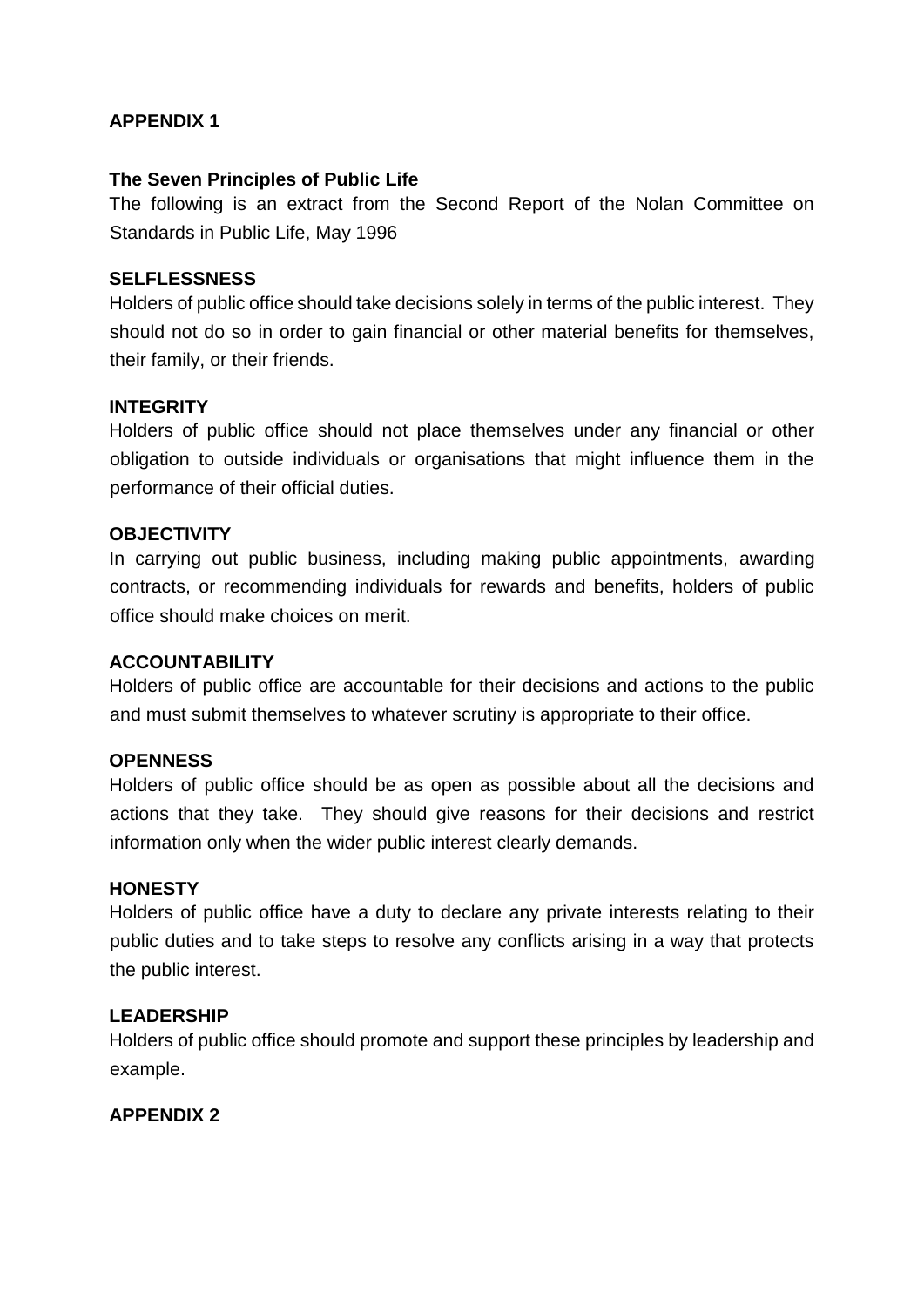## **Six Core Principles of Good Governance**

The following is an extract from the Good Governance Standard for Public Services published by the Independent Commission on Good Governance in Public Services, January 2005

#### **1. Good governance means focusing on the organisation's purposes and on outcomes for citizens and service users**

- 1.1 Being clear about the organisation's purposes and its intended outcomes for citizens and service users;
- 1.2 Making sure that users receive a high quality service;
- 1.3 Making sure that taxpayers receive value for money.
- **2. Good governance means performing effectively in clearly defined functions and roles**
- 2.1 Being clear about the functions of the Corporation;
- 2.2 Being clear about the responsibilities of the non-executives and the executive, and making sure that those responsibilities are carried out;
- 2.3 Being clear about relationships between the governors and the public.

## **3. Good governance means promoting values for the whole organisation and demonstrating the values of good governance through behaviour**

- 3.1 Putting organisational values into practice;
- 3.2 Individual governors behaving in ways that uphold and exemplify effective governance.
- **4. Good Governance means taking informed, transparent decisions and managing risk**
- 4.1 Being rigorous and transparent about how decisions are taken;
- 4.2 Having and using good quality information, advice and support;
- 4.3 Making sure that an effective risk management systems is in operation.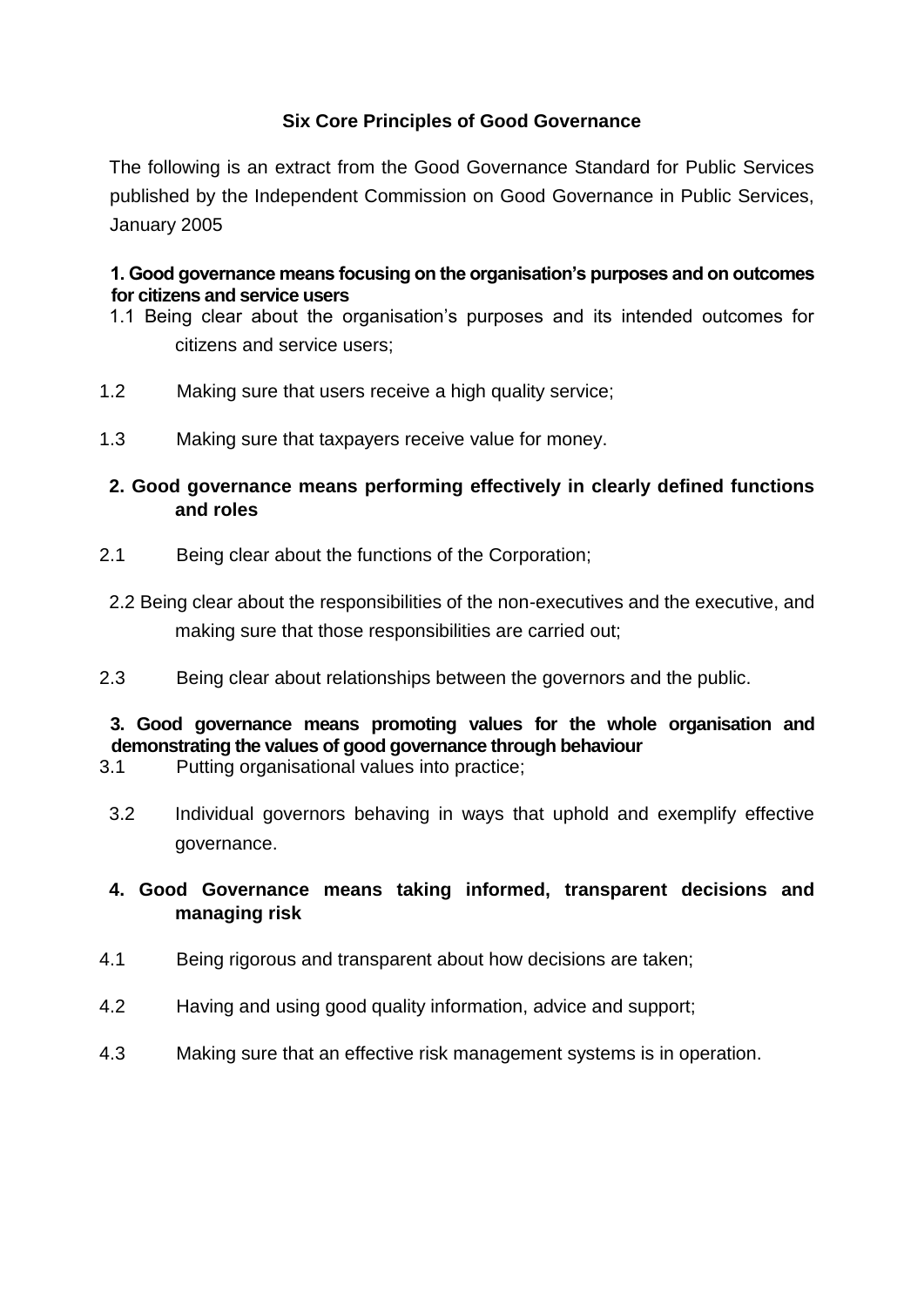## **5. Good governance means developing the capacity and capability of the Corporation to be effective**

- 5.1 Making sure that appointed and elected governors have the skills, knowledge and experience they need to perform well;
- 5.2 Developing the capability of people with governance responsibilities and evaluating their performance, as individuals and as a group;
- 5.3 Striking a balance, in the membership of the Corporation, between continuity and renewal.

## **6. Good governance means engaging stakeholders and making accountability real**

- 6.1 Understanding formal and informal accountability relationships;
- 6.2 Taking an active and planned approach to dialogue with accountability to the public;
- 6.3 Taking an active and planned approach to responsibility to staff;
- 6.4 Engaging effectively with institutional stakeholders.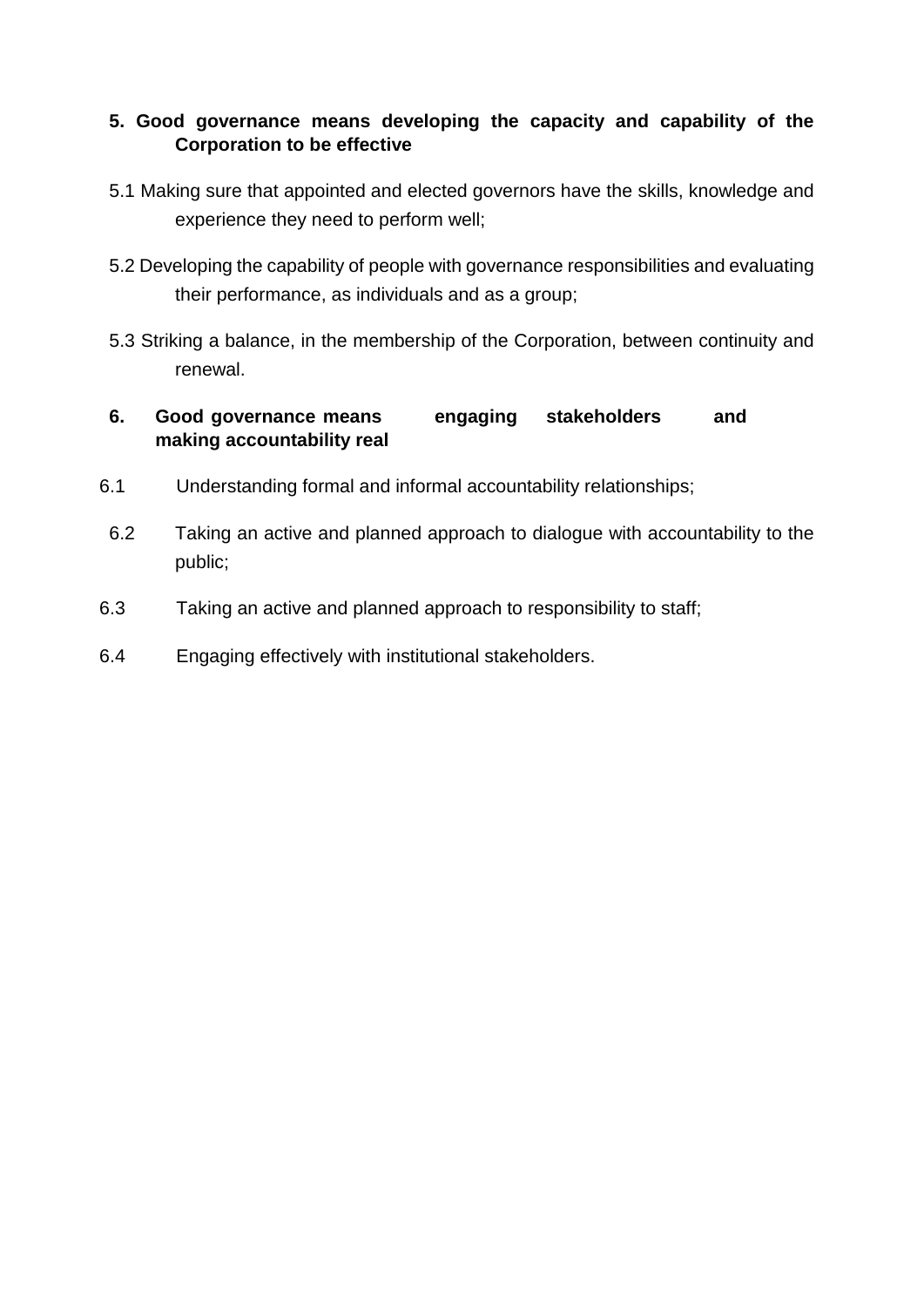## **APPENDIX 3**

## **Summary of Main Responsibilities of governors under the Articles of Government**

**Responsibilities that cannot be delegated are indicated with a double asterix.**  Under the College's Articles of Government the Corporation shall be responsible:

- 1. Corporation Governors
- 1.1 for the determination and periodic review of the educational character and mission of the institution and for oversight of its activities; \*\*
- 1.2 for publishing arrangements for obtaining the views of staff and students on the determination and periodic review of staff and students of the educational character and mission of the institution and the oversight of its activities;
- 1.3 for approving the quality strategy of the institution;
- 1.4 for the effective and efficient use of resources, the solvency of the institution and the Corporation and for safeguarding their assets;\*\*
- 1.5 for approving annual estimates of income and expenditure;
- 1.6 for the appointment, grading, suspension, dismissal and determination of the pay and conditions of service of the holders of senior posts and the Clerk, including, where the Clerk is, or is to be appointed as, a member of staff, the Clerk's appointment, grading, suspension, dismissal and determination of pay in the capacity as a member of staff;
- 1.7 for setting a framework for the pay and conditions of service of all other staff; and
- 1.8 for setting the policy by which the tuition and other fees payable to the College are determined (subject to any terms and conditions attached to grants, loans or other payments paid or made by the ESFA).

"Senior post holder" means the post of Principal and such other senior posts if as the Governors may designate for the purposes of the Articles.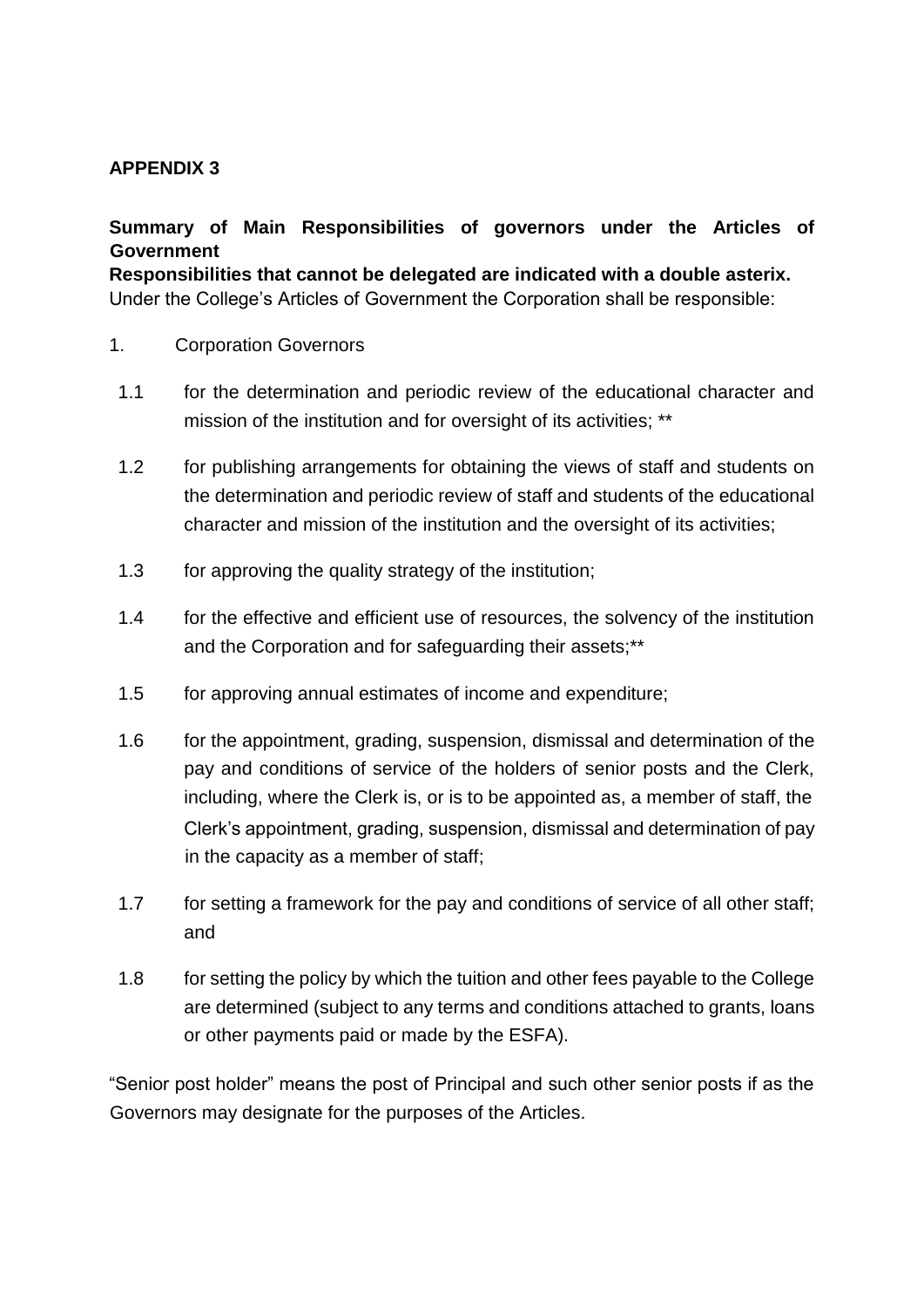## **2. Responsibilities which must not be delegated by the Corporation**

The Articles of Government prohibit the Corporation from delegating the following:-

- 2.1 the determination and periodic review of the educational character and mission of the institution\*\*;
- 2.2 the approval of the annual estimates of income and expenditure;
- 2.3 the responsibility for ensuring the solvency of the institution and the Corporation and the safeguarding of their assets\*\*;
- 2.4 the appointment of the Principal or holder of a senior post;
- 2.5 the appointment of the Clerk (including, where the Clerk is, or is to be, appointed as a member of staff the Clerk's appointment in the capacity as member of staff);
- 2.6 the modifying or revoking of the Articles of Government;
- 2.7 the consideration of the case for dismissal, of the Principal, the Clerk or the holder of a senior post unless such function is delegated to a committee of governors of the Corporation; and
- 2.8 the power to determine an appeal in connection with the dismissal of the Principal, the Clerk or the holder of a senior post unless such power is delegated to a committee of governors of the Corporation**.**

The Corporation may, from time to time, resolve to add other functions which must not be delegated to this list of "reserved" responsibilities.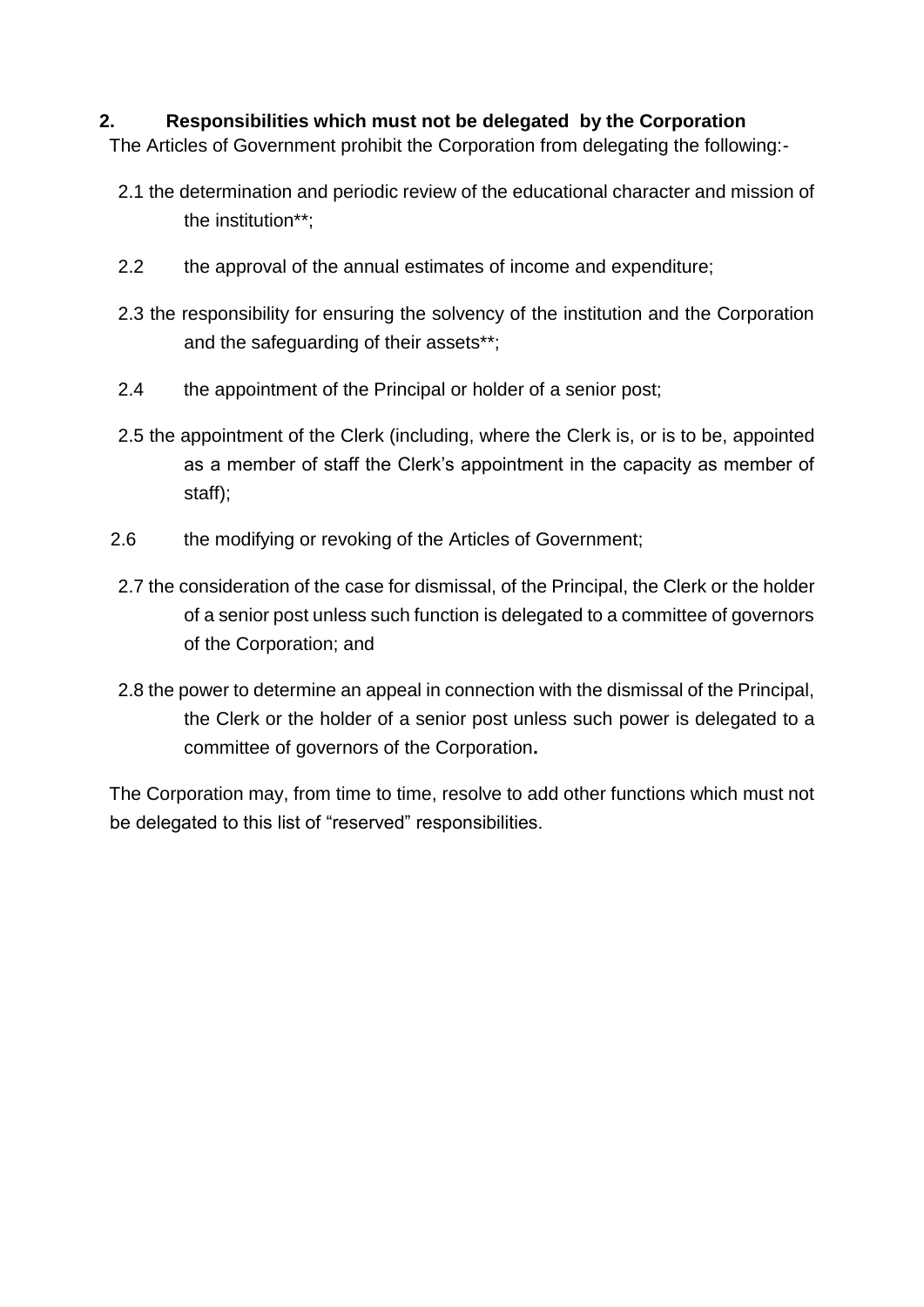#### **APPENDIX 4**

**1. Summary of main responsibilities of the Principal under the Articles of Government.**

Under the College's Articles of Government the Principal shall be the Chief Executive of the College and shall be responsible for:

- 1.1 making proposals to the Corporation about the educational character and mission of the institution, and for implementing the decisions of the Corporation;
- 1.2 the determination, of the institution's academic activities and the determination of its other activities;
- 1.3 preparing annual estimates of income and expenditure, for consideration and approval by the Corporation, and the management of budget and resources within the estimates approved by the Corporation;
- 1.4 the organisation, direction and management of the institution and leadership of the staff;
- 1.5 the appointment, assignment, grading, appraisal, suspension, dismissal, and determination, within the framework set by the Corporation, of the pay and conditions of service of staff, other than the holders of senior posts or the Clerk, where the Clerk is also a member of the staff; and
- 1.6 maintaining student discipline and, within the rules and procedures provided for within these Articles, suspending or expelling students on disciplinary grounds and expelling students for academic reasons.

## **2. Summary of main responsibilities of the Clerk under the Articles of Government.**

Under the College's Articles of Government the Clerk shall be responsible for advising the Corporation with regard to

- 2.1 the operation of its powers;
- 2.2 procedural matters;
- 2.3 the conduct of its business; and 2.4 matters of governance practice.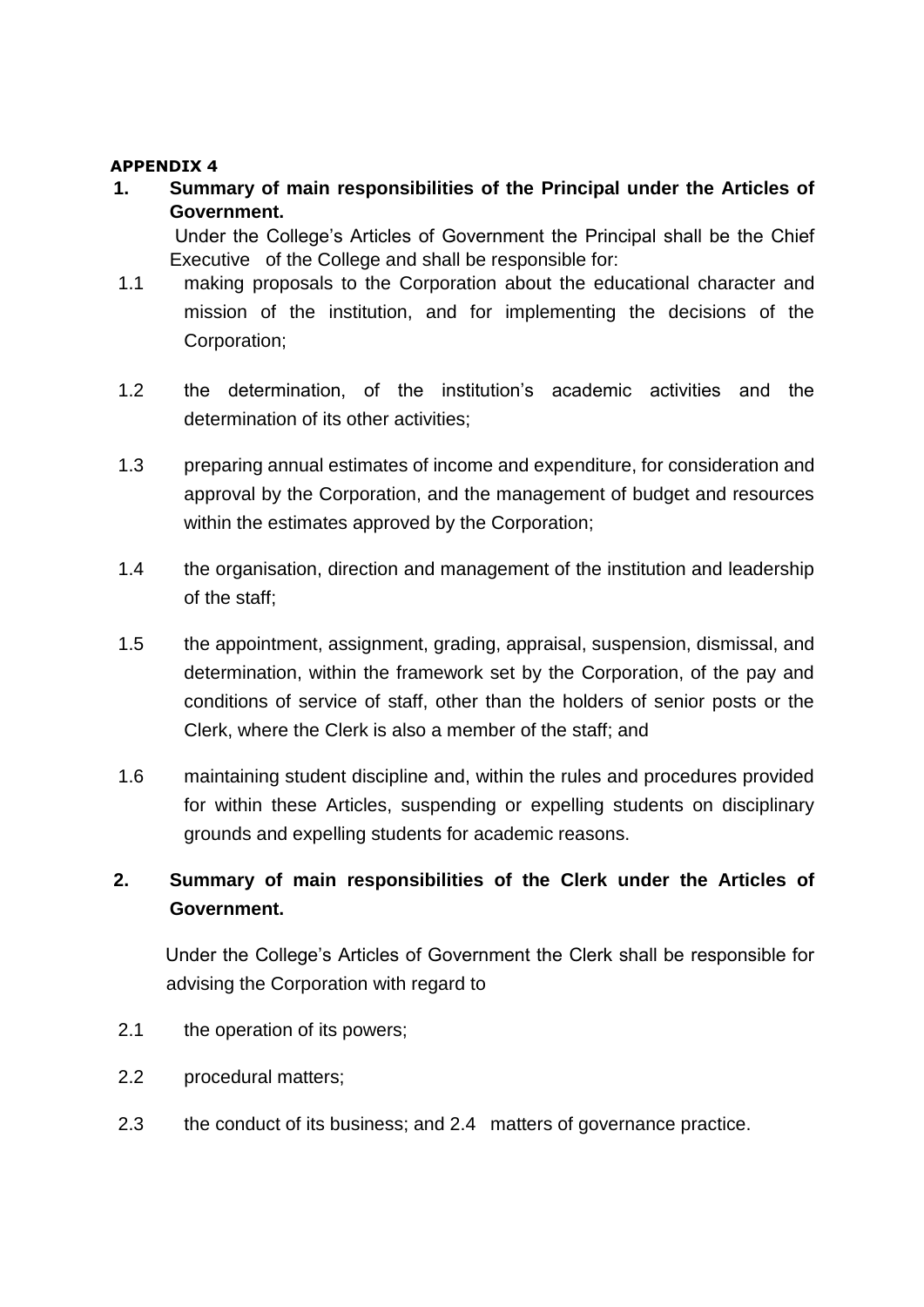## **APPENDIX 5**

## **Summary of the ESFA's College Funding Framework**

1.In 2019 to 2020 FE funding will be contracted using a new contract framework.

2.The purpose of the new framework is to;

- 2.1 reduce the number or separate agreements that providers will hold with the ESFA;
- 2.2 ensure consistency across ESFA agreements
- 2.3 update the contracts with the latest commercial best practice
- 3. The new framework will be used for all FE funding except for levy apprenticeships and European Social Fund.
- 4. The ESFA will start to roll the framework out in May 2019 with the Advanced Learner Loans and add further allocated funding for the 2019 to 2020 funding year in the summer. It also intents to move the procured AEB and non-let apprenticeships funding across to this framework in the summer of 2019.
- 5. The agreements are formed of main terms and conditions document and schedules. Further information about the new framework can be accessed here; <https://www.gov.uk/guidance/esfa-education-and-skills-contracts-2019-to-2020>

## **Schedule 9 of the ESFA's Conditions of Funding Agreement sets out the key issues for Governors to take account of and all Governors should ensure that they have reviewed and are familiar with Schedule 9 of the guidance, which may be revised from time to time.**

## **SCHEDULE 9: COLLEGE GOVERNANCE**

#### **1. BACKGROUND**

1.1 As the Accounting Officer, the Chief Executive of Education and Skills Funding Agency is accountable for assuring the use of funds which the Department receives from the Secretary of State and that the use of funds is consistent with the Secretary of State's statutory remit and any conditions imposed by the Secretary of State. The Department is also responsible for the regularity and propriety of expenditure for the use of funds. 1.2 The Department's Conditions of Funding, including this Agreement, therefore reflect the obligations and responsibilities of the Department for monitoring the use of funds allocated to Colleges. However, the Department's expectation is that, as independent corporate bodies or charitable trusts (subject to their own statutory duties, other obligations and the Department's Conditions of Funding), Colleges will take full control of their own financial affairs.

## **2. RESPONSIBILITIES OF THE GOVERNING BODY**

2.1 The Governing Body of the College has responsibilities for ensuring that the College's funds are used only in accordance with the corporation's powers as set out in the Further and Higher Education Act 1992 and the College's own statutory duties and other obligations.

2.2 The Governing Body of the College has responsibilities for ensuring that the College's funds are used only in accordance with the College's powers as set out in the Further and Higher Education Act 1992 and/or the College's own statutory duties, articles of association or trust deeds.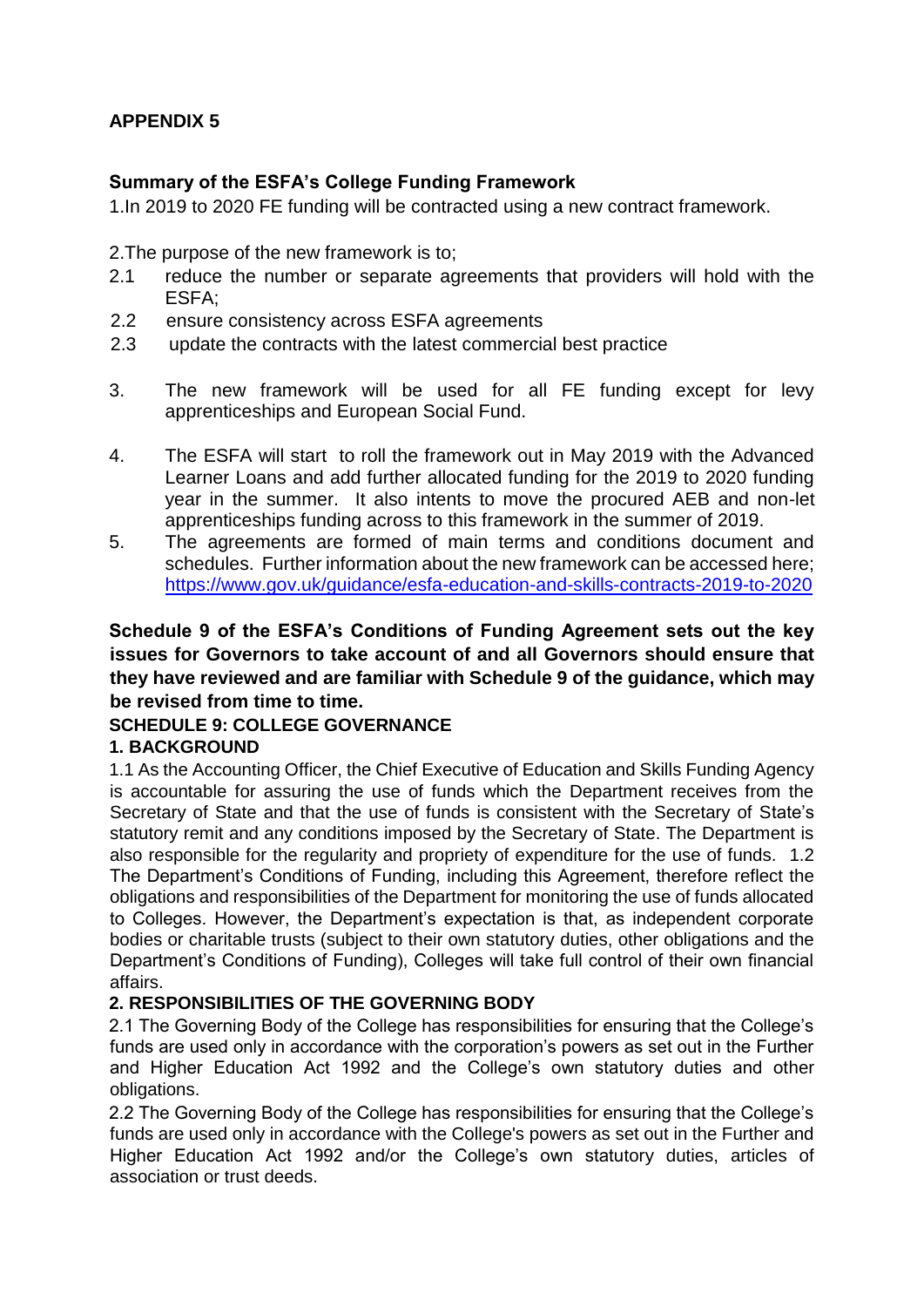2.3 The Governing Body will appoint an accounting officer with an appropriate separation of duties between executive and non-executive roles and responsibilities. The expectation is that the accounting officer will be the Principal of the College. The Governing Body will inform the Department in writing of the name and position of the accounting officer, and if the accounting officer is absent from the College for an extended period, as determined by the corporation, the name of the person who will discharge the accounting officer's responsibilities during the absence.

2.4 The College will inform the Department in writing, as soon as is reasonably practicable, of the vacating or filling of the positions of the Chair of the Governing Body, the Principal and the clerk.

## **3. CHARITABLE REGULATION**

3.1 The Secretary of State for Education is the Principal Regulator for further education and sixth form college corporations as exempt charities.

3.2 The Governing Body of the College (save where the College is an institution designated under section 28 of the Further and Higher Education Act 1992) is responsible for ensuring it operates in line with its exempt charitable status. EDSK Schedule 9 Version 3 (September 2019) – Page 2

3.3 Where the College is a designated institution which is an exempt charity by virtue of its relationship with a higher education institution, the OfS is the Principal Regulator. As such the College will comply with paragraphs 3.4-3.6 below which act in place of paragraphs 3.1 and 3.2.

3.4 The College must comply with all requests from the OfS to enable the OfS to comply with its duties as Principal Regulator.

3.5 The College will provide the OfS with the information it requires under paragraph 3.4 at the times and in the formats specified. This information will be of sufficient quality to meet the purposes for which it has been requested.

3.6 Failure to comply with any request for information under paragraph 3.4, at all or in the required timescales, will constitute a Minor / Serious Breach of this Agreement.

## **4. RESPONSIBILITIES OF THE ACCOUNTING OFFICER**

4.1 The Governing Body will require the accounting officer to take personal responsibility, which will not be delegated, to assure them that there is compliance with the Department's Conditions of Funding. The accounting officer may be required to appear before the Parliamentary Committee of Public Accounts on matters relating to the College's use of funds.

4.2 The accounting officer will be responsible for advising the Governing Body in writing if at any time, in his or her opinion, any action or policy under consideration by the Governing Body is incompatible with the Department's Conditions of Funding. If the accounting officer has evidence that the Governing Body is acting, or intending to act, in breach of the Department's Conditions of Funding, the accounting officer must inform the Department's Chief Executive in writing as soon as is reasonably practicable.

4.3 The College must notify the Department in writing if there is a change in its legal entity name.

## **5. AUDIT COMMITTEE**

5.1 The Governing Body must establish an independent and objective audit committee to advise the Governing Body's governance, risk management, internal control and assurance frameworks, in line with the detail set out in the post-16 audit code of practice and any other directions drawn up and published by the Department in consultation with the College. Any mandatory requirements under the post-16 audit code of practice will be a condition of funding under this Agreement.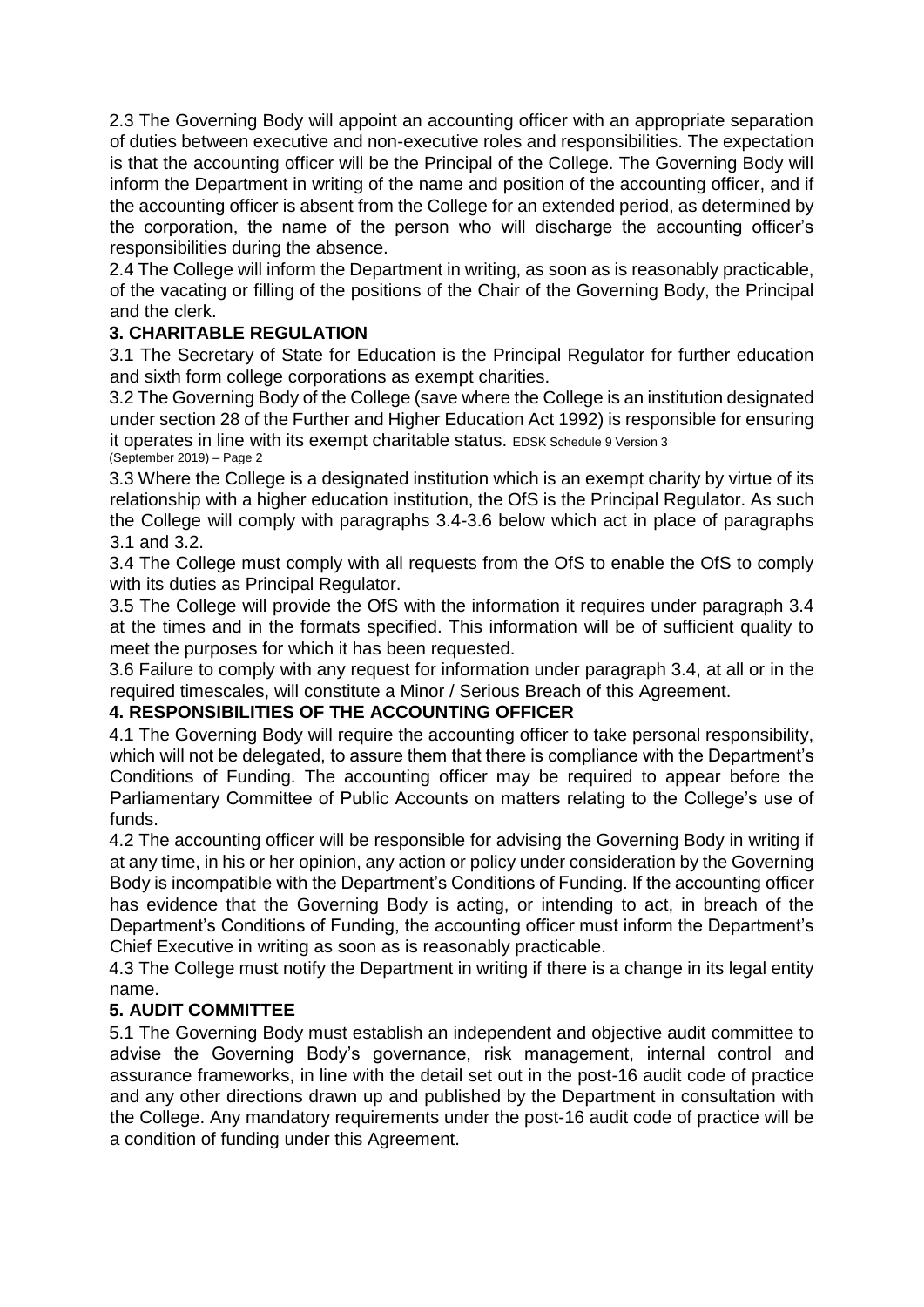## **6. PAYMENT OF FUNDS**

6.1 The Department will normally make payments of recurrent funding to the College in monthly instalments in accordance with a funding profile for the whole year. EDSK Schedule 9 Version 3 (September 2019) – Page 3

6.2 In addition to its statutory health and safety responsibilities, the College will manage and develop its estate to ensure that it manages resources to provide the best possible learning and teaching environments. The College will use all appropriate statutory and advisory information provided by relevant agencies. The Department will provide on its website reference and signposting information to support Colleges to follow good practices in estate management and development.

#### **7. FINANCIAL REPORTING**

7.1 The Department shall specify in the Accounts Direction and Post 16 Audit Code of Practice its requirements as to the information to be contained in the College's financial statements and how they should be reported.

[https://www.gov.uk/government/publications/college-accounts-direction.](https://www.gov.uk/government/publications/college-accounts-direction)

7.2 The college must submit financial plans to the Department as set out in the Financial Planning Handbook. [https://www.gov.uk/government/publications/financial](https://www.gov.uk/government/publications/financial-planning-handbook)[planninghandbook.](https://www.gov.uk/government/publications/financial-planning-handbook)

7.3 The College will provide the Department with copies of its audited financial statements. Colleges are required to make their financial statements available to members of the public on request.

7.4 The College must notify the Department in writing, within 1 Working Day, if, at any time, there is a risk to its solvency and viability or any transactions could jeopardise its solvency or financial viability. The Department may require the College, within such time as the Department deems reasonable, to:

7.4.1 provide information to demonstrate to the Department's satisfaction the College's ability to continue to meet the needs of Learners and to discharge its responsibilities in relation to its solvency and safeguarding of assets, and

7.4.2 provide evidence of financial resources sufficient to enable it to continue to deliver the Provision, and

7.4.3 put in place a plan, through financial intervention processes, that will secure a recovery to a specified satisfactory financial position, in the view of the Department, and 7.4.4 carry out actions, as considered appropriate by the Department, including, but not limited to, a strategic options review and/or a financial recovery plan.

7.5 Failure to comply with any of the requirements under paragraph 7.3 of this Schedule within such time as the Department deems reasonable, may result in the Department taking such actions as it deems appropriate, which may include, but is not limited to, action under Clause 34 (Minor and Serious Breach).

7.6 Where, in the Department's view, information obtained in respect of the College, either as a result of an assessment undertaken by the Department in line with the approach set out in the Financial Planning Handbook or audited accounts, EDSK Schedule 9 Version 3 (September 2019) – Page 4

indicates that there is, or in the foreseeable future there is likely to be, a risk to the solvency or financial viability of the College, the Department may take such action as it deems appropriate, which may include, but is not limited to, requiring the College to comply with additional conditions of funding.

7.7 The College must comply with any action taken or any additional conditions of funding imposed under paragraph 7.5 of this Schedule.

7.8 If the Department assesses that the College has failed to comply with any action taken or additional conditions of funding imposed under Clause 7.5 of this Schedule within such time as the Department deems reasonable, the Department may take such actions as it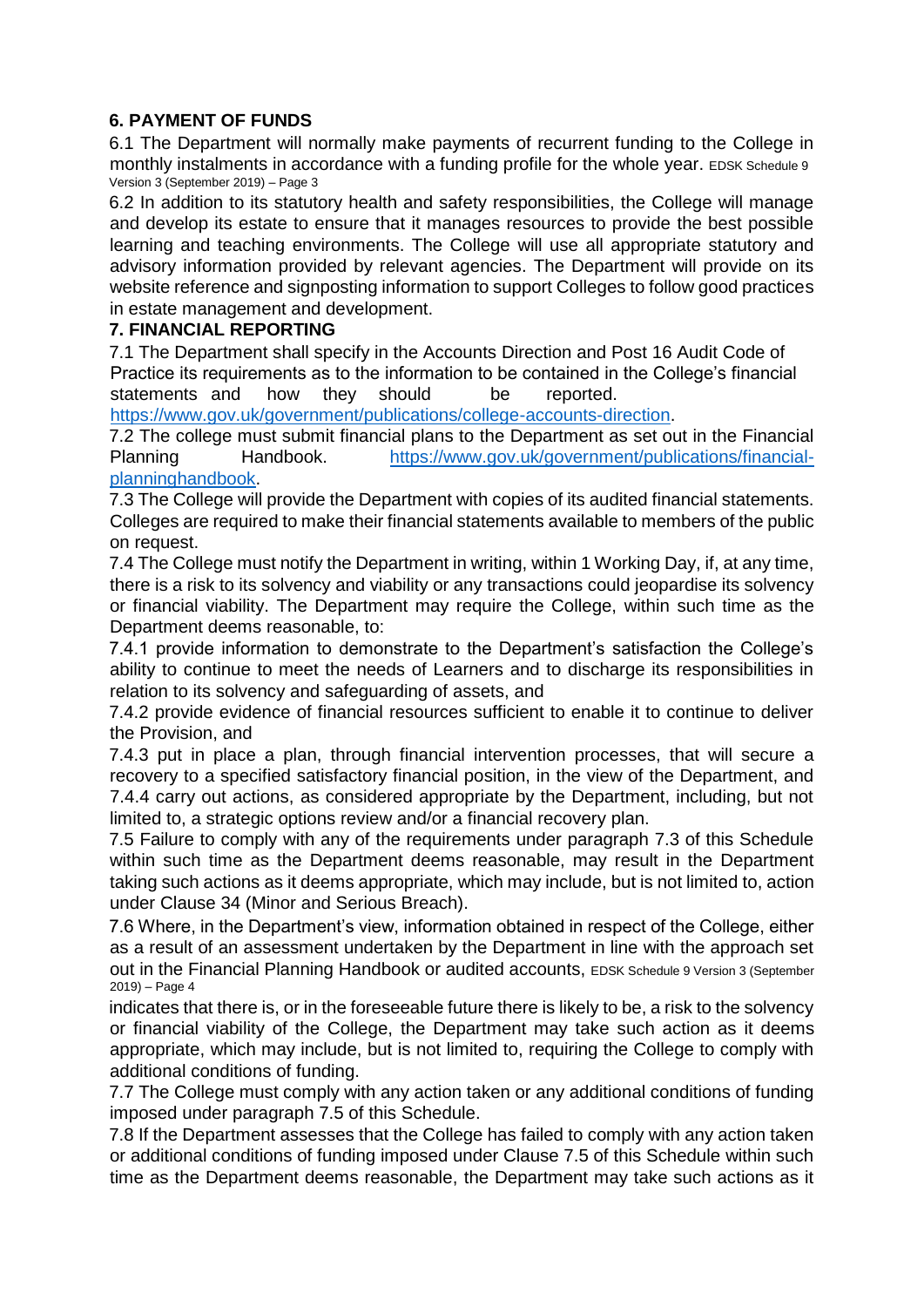deems appropriate which may include, but is not limited to, under Clause 34 (Minor and Serious Breach).

## **8. CONTINGENT LIABILITIES**

8.1 The College will not give any guarantees or indemnities other than in the normal course of business to the extent that the College has the power to do so under the Further and Higher Education Act 1992, its articles of association or trust deeds.

#### **9. COLLEGE COMPANIES**

9.1 The College is free to participate in companies within the limits of the powers provided by the Further and Higher Education Act 1992 as amended and its articles of association or trust deeds. The Governing Body will ensure that appropriate arrangements are in place for the governance and management of any companies and the College will inform the Department as soon as is reasonably practicable if participation in any company may pose a risk to the solvency of the College.

#### **10. INVESTMENTS**

10.1 The College is able to make investments provided it is within its power to do so, including the legitimate use of any public funds. The College must follow the Charity Commission's guidance and requirements about investments, including the use of trading subsidiaries.

#### **11. PAYMENTS TO EMPLOYEES ON TERMINATION OF EMPLOYMENT**

11.1 The Governing Body will demonstrate that payments in respect of termination are regular and secure value for money and avoid spending public funds on settlements where disciplinary action would have been more appropriate. All settlements will be brought to the attention of the College's financial statements auditors. Including via the regularity selfassessment questionnaire which must be completed with sufficient, relevant and timely

information. EDSK Schedule 9 Version 3 (September 2019) – Page 5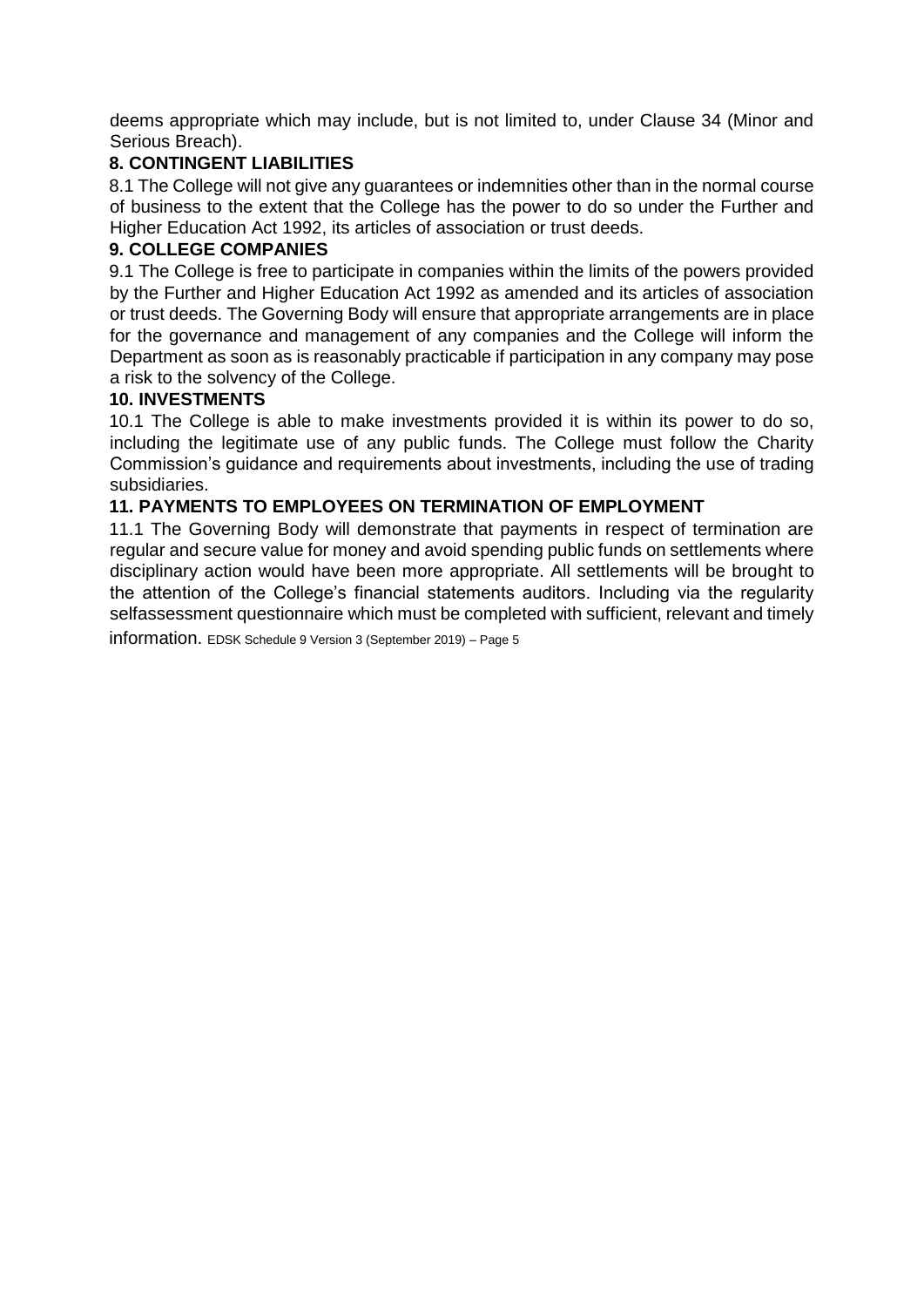## **APPENDIX 6**

## **Summary of the Statutory Powers of the Corporation**

## **1. PRINCIPAL POWERS**

Under section 18(1) of the Further and Higher Education Act 1992 a further education corporation may:-

- 1.1 provide further and higher education;
- 1.2 provide secondary education suitable to the requirements of persons who have attained the age of 14 years, or provide secondary education or participate in the provision of secondary education at a school (subject to the consultation with the appropriate local education authority); and
- 1.3 supply goods or services in connection with their provision of education.

These powers are known as the Corporation's "principal powers".

## **2. SUPPLEMENTARY POWERS**

- 2.1 Under section 19 of the 1992 Act the Corporation may do anything which appears to it to be necessary or expedient for the purpose of or in connection with the exercise of any of the principal powers conferred by section 18 of the Act, including in particular the following powers:
	- 2.1.1 to acquire and dispose of land and other property;
	- 2.1.2 to enter into contracts, including in particular:

2.1.2.1 contracts for the employment of teachers and other staff for the purposes of or in connection with carrying on any activities undertaken in the exercise of the Corporation's principal powers; and

2.1.2.2 contracts with respect to the carrying on by the Corporation of any such activities;

- 2.1.3 to form, participate in forming or invest in a company or become a member of a charitable incorporated organisation;
- 2.1.4 to borrow such sums as the Corporation thinks fit for the purposes of carrying on any activities it has power to carry on or to meet any liability transferred to it under sections 23 to 27 of the 1992 Act (i.e. when the